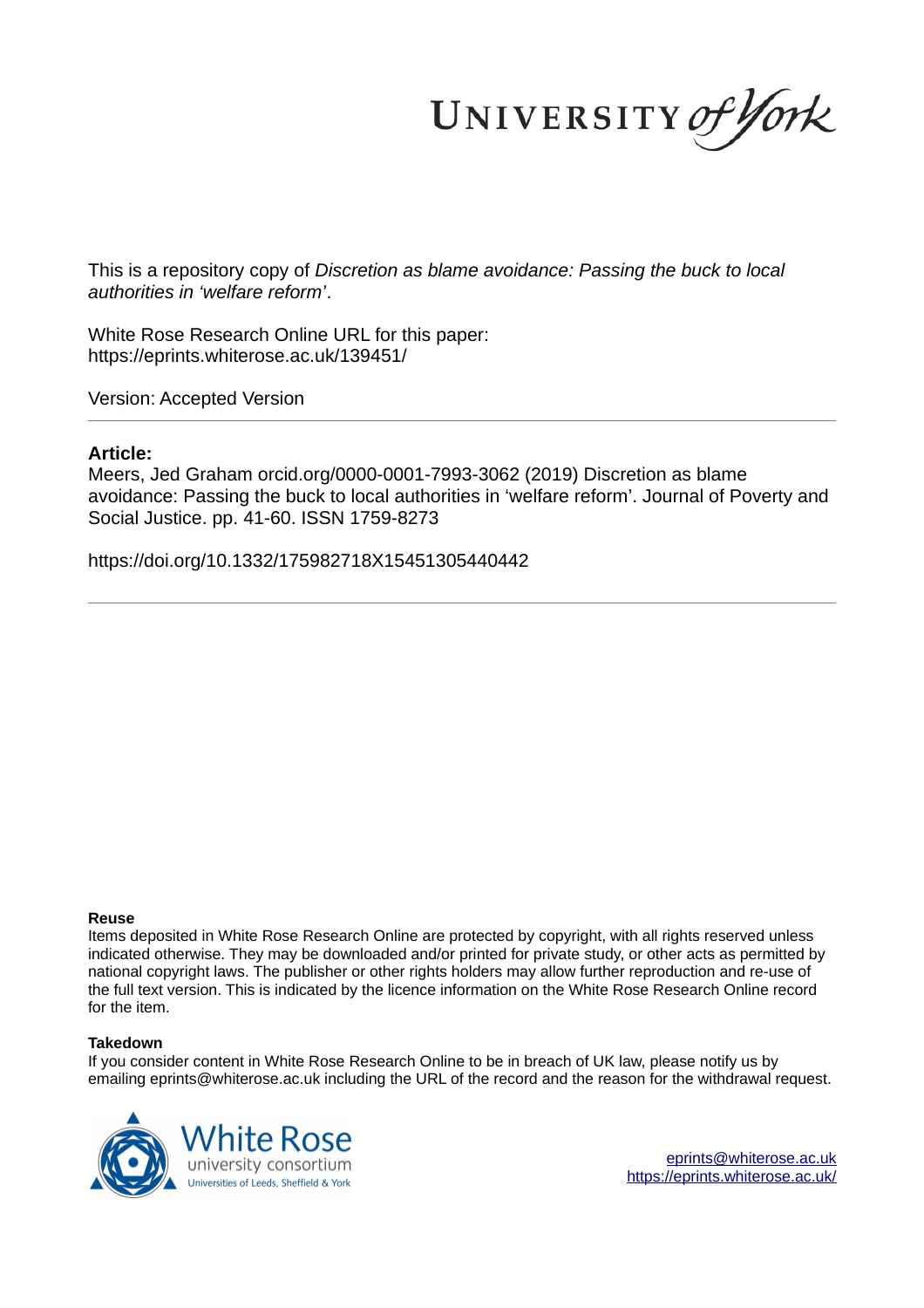# **Discretion as blame avoidance: Passing the buck to local authorities in 'welfare reform'**

# Jed Meers

York Law School, University of York, UK

**Abstract:** This paper argues that central governments can avoid blame for cuts to social security by transferring discretionary powers to local authorities. When making reductions to entitlements, conferring discretion avoids delineating the boundary of who is affected, allowing: for conflicts at the heart of policy formation to be deliberately fudged; decisions to be shielded from the gaze of the public and the courts; and responsibility for the impact of budget reductions to be externalised. Using three 'welfare reforms' in the UK as examples – the council tax reduction scheme, discretionary housing payments, and local welfare assistance schemes – four 'blame avoidance' functions of conferring discretion are proposed.

**Keywords:** Discretion, welfare reform, blame avoidance, local authorities, discretionary housing payments, local welfare assistance schemes, council tax reduction schemes

**Word count:** 8,418 (10,017 inc. list of references).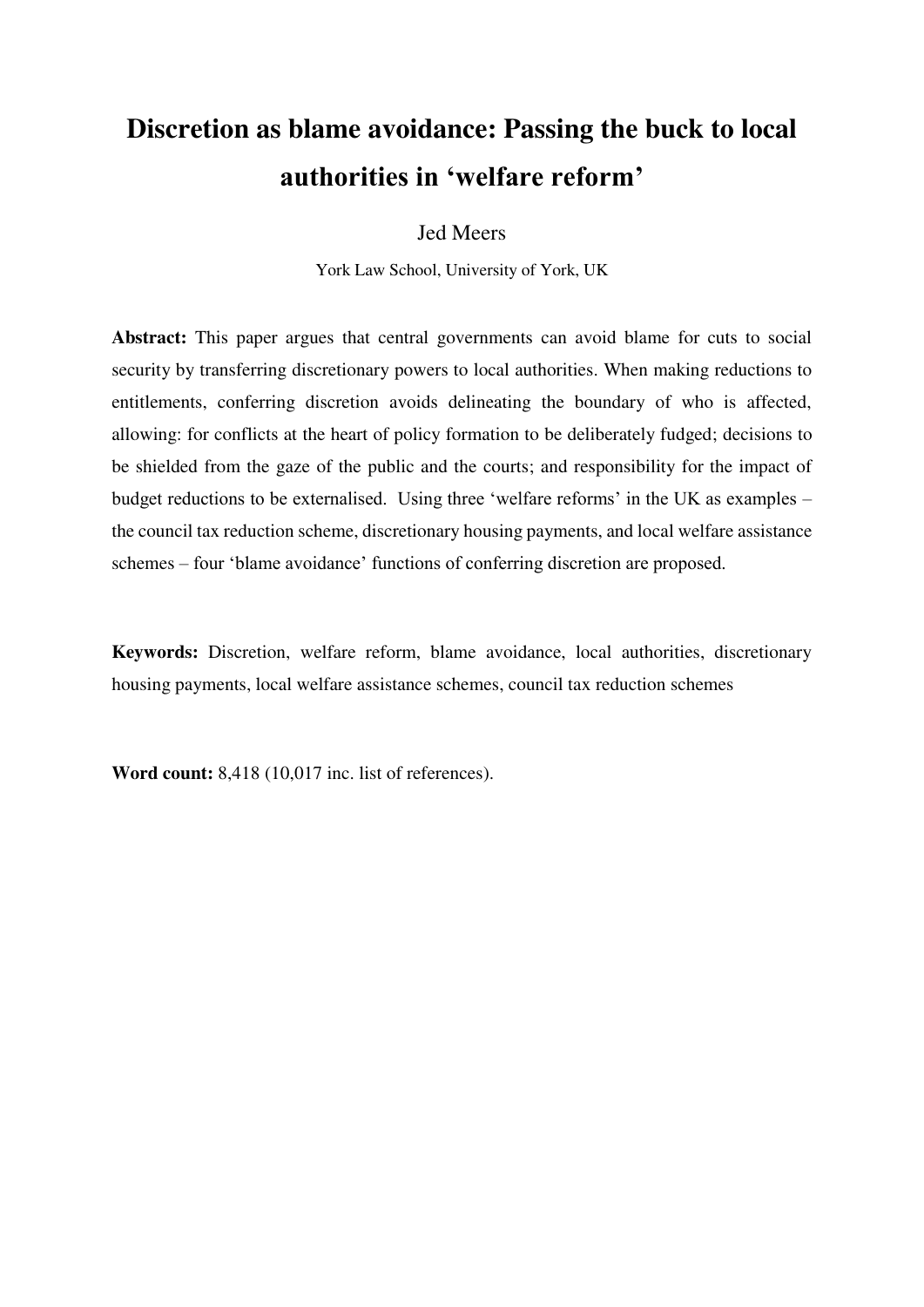# **Discretion as blame avoidance: Passing the buck to local authorities in 'welfare reform'**

# Jed Meers

# **Introduction**

The delegation of discretion to local authorities is a useful tool for Governments and legislatures wrestling with the vast complexity of social security schema. Done well, local discretionary decisions – as opposed to tightly prescribed statutory schemes – can individualise service provision, correct for deficiencies in rules-based reasoning, and help to manage the 'case by case' complexities that arise when the Byzantine social security system meets the reality of day-to-day lives (Molander, 2016, 10-12). Debates have therefore focused on discretion as an implementation issue – such as in the vast literature on street-level bureaucracy in welfare administration (Hupe et al, 2013, 11-23) – or on the balance between rights and discretion in the welfare state – catalysed by Titmuss' early work (1971) and Dworkin's infamous metaphor of discretion as the 'hole in the doughnut' (Sainsbury, 2008, 327-328).

This paper argues that conferring discretion to local authorities can serve as a means to an end unconcerned with effective social security provision: avoiding blame for the impacts of Government social security policy. By delegating discretion down to local authorities, executing a 'cut and devolve' approach, the UK Government has avoided delineating the boundaries of those impacted by key elements of its 'welfare reform' agenda (namely, benefit cuts) in legislation and passed responsibility for the impact of reductions downwards to local government in the grip of a funding crisis. Conflicts at the heart of flagship policies stemming from the Welfare Reform Act 2012 and the Welfare Reform and Work Act 2016 can consequently be 'deliberately fudged' (Prosser, 1981, 150).

The argument is put in three sections. The first reflects on the evergreen nature of debates on the role of discretion and outlines three established rationales for central governments to confer discretion to local authorities in the context of social security provision, arguing that there is an additional fourth rationale: blame avoidance. The second examines this rationale in more detail, outlining four key functions of 'buck-passing' in social security reform. Finally, the paper turns to some specific examples in England to illustrate the arguments made throughout: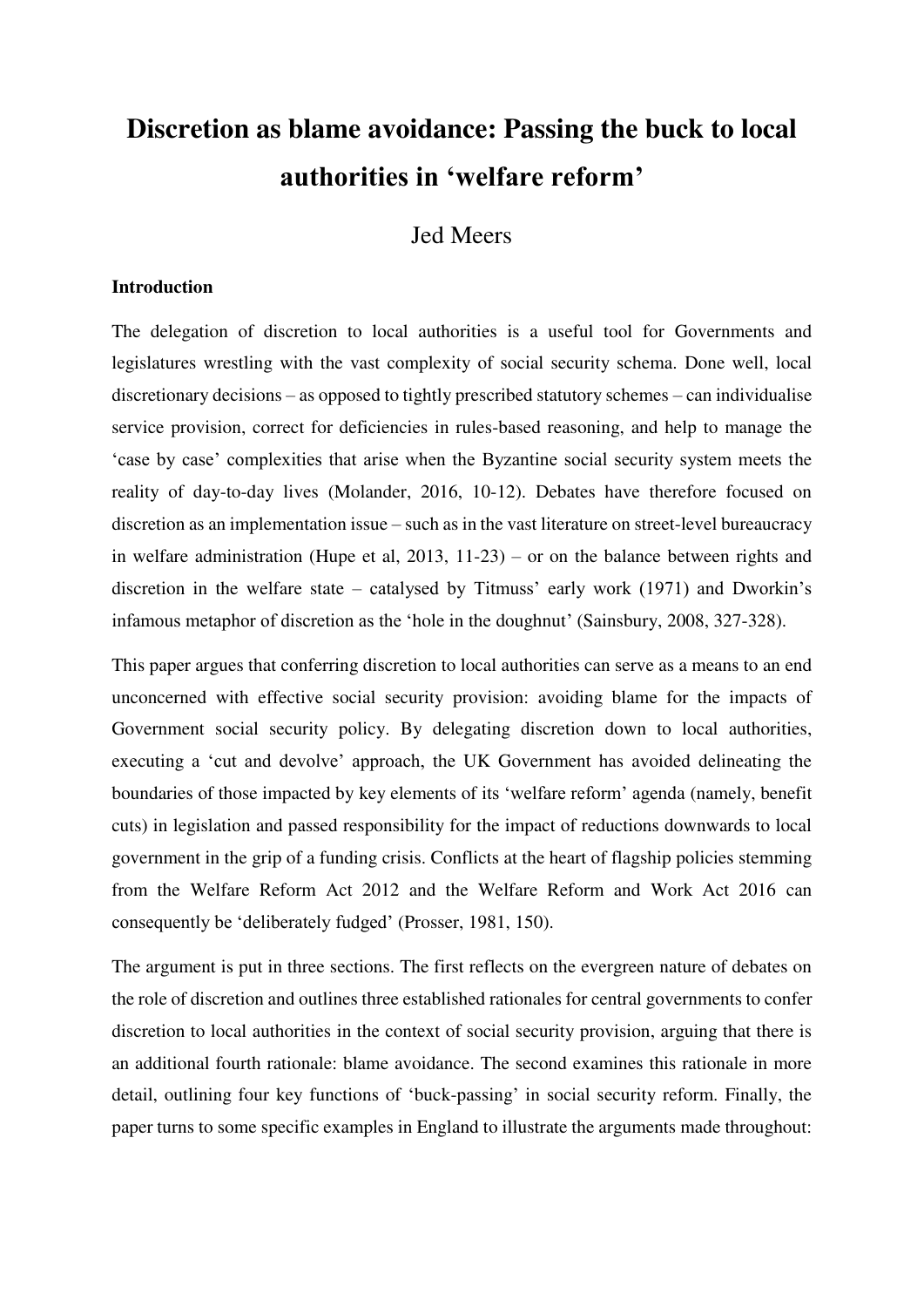the Council Tax Reduction Scheme (CTRS), Discretionary Housing Payments (DHPs), and Local Welfare Assistance schemes.

#### **1. What is the rationale for conferring discretion in social security provision?**

Discretion is an evergreen problem in social security. A layer of discretionary provision floating over a more legally secure – though for many insufficient – minimum core has long been of varying scale and importance in the British welfare state. A 'dual approach', providing weekly supplements or lump-sum payments alongside base-level core provision, has persisted in one form or another from the Unemployment Assistance Scheme in 1934 until the abolition of the Social Fund in 2013 (Walker, 2015, 45-48). Concerns about the conferral and exercise of discretion are equally as longstanding. The pages of the early editions of the Journal of Social Welfare Law read as a veritable "who's who" of social security academia raising concerns over the balance of discretion within the social security system. Lister's blistering critique of the 'increasing imbalance' (Lister, 1978, 139) between the base-scale and discretionary additions in the Supplementary Benefits Scheme is followed by Bull's warning on the 'heavy reliance on discretionary extras' (Bull, 1980, 83) and Loveland's criticism of the 'slow, error-prone and inconsistent' blend of 'rules ... and discretionary powers' in the provision of housing benefit (Loveland, 1987, 216). The series of chapters focused on discretion under the Supplementary Benefits Scheme in Adler and Bradley's edited collection, in particular Wilding's (1976, 55) and Hodge's (1976, 65), are testament to the rich lineage of 'relentlessly debat[ing] discretion' (Bull, 1980, 65) which forebear the arguments which follow.

These longstanding concerns generally either criticise discretion as being a source of 'potential arbitrariness and therefore injustice' in the provision of social security (Sainsbury, 2008, 328), or focus on how to 'distinguis[h] those needs which can usefully be expressed in the form of a universal entitlement' against those 'better provided for in a general discretionary power' (Wilding, 1976, 56). In other words, research on discretion does more than focus on empirical claims about *how* discretionary decision-making is done, but also *why* its role can be defensible. Dean's work on the 'dichotomous nature' of social rights highlights this tension between 'providing entitlement' on the one hand, and the requirement to 'subject people to discretion' on the other (Dean, 2015, 46-47). The enduring nature of the questions posted in HLA Hart's essay on discretion – thought to be lost, but unearthed and published in 2013 – are testament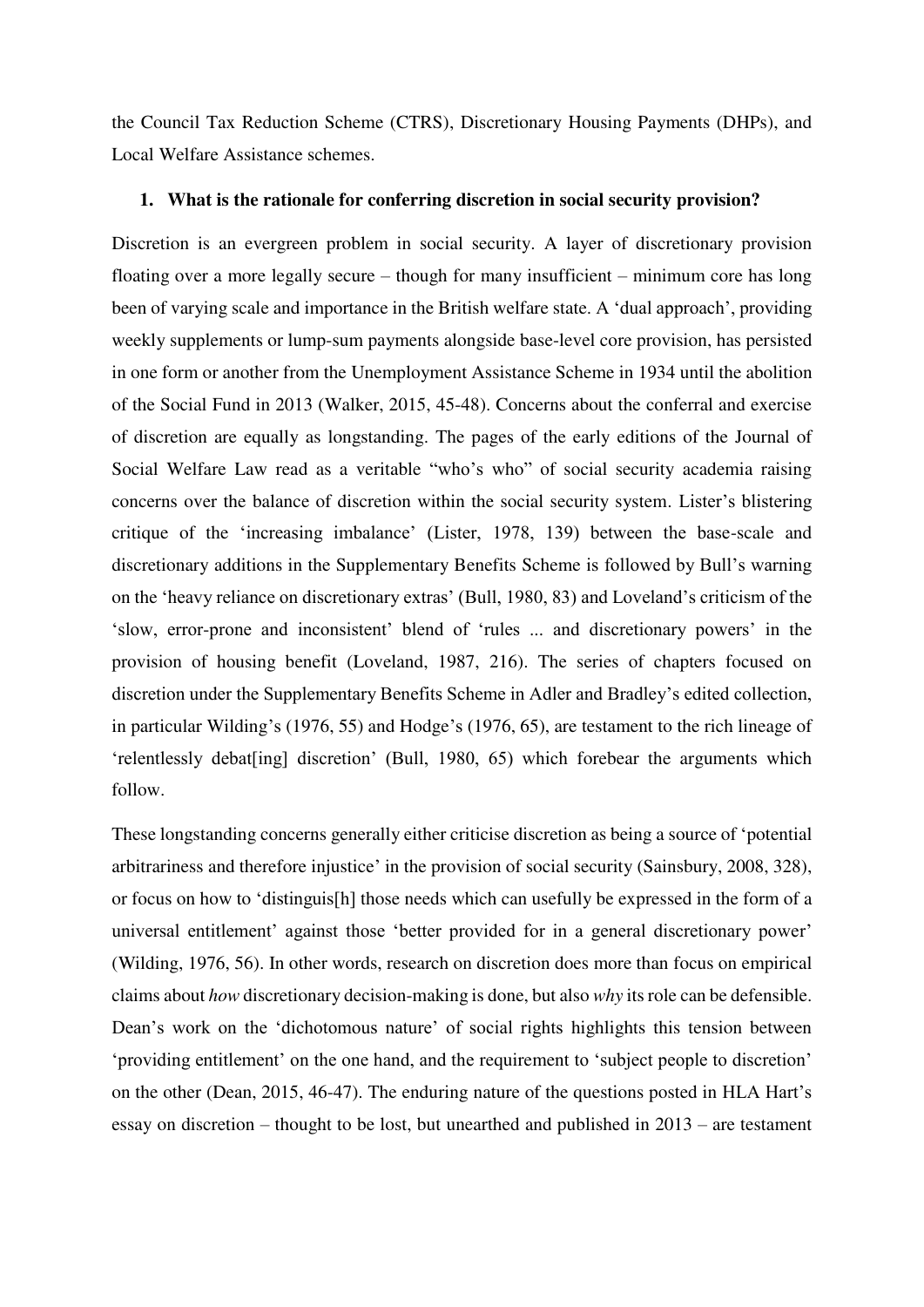to this longstanding concern when he asks: under what conditions do we tolerate discretion, and why? (Hart, 2013, 652).

There are multiple overlapping rationales for conferring discretion onto local authorities in the administration of the welfare state that can justify 'tolerating' those perceived dangers of arbitrariness or inequity in provision. Governments and legislatures tasked with creating statutory schemes to administer social security are faced with two interfacing monoliths: the vast 'extrinsic complexity' of the welfare system (Harris, 2013, 60-67), and the intricacies of household circumstances it must account for. Discretion has long been a valuable tool for policymakers to manage this complexity, providing the opportunity to enhance the 'responsiveness and adaptability' (Young, 1981, 33) of intricate welfare bureaucracies. The motivations and justifications for adopting discretionary approaches to the provision of welfare support, however, are more than just pragmatism. I argue that there are four distinct rationales for adopting discretionary approaches to welfare provision.

The first three draw on Molander's admirably concise outline of what he argues are the justifications for the use of discretion in the administration of social entitlement (Molander, 2016, 10-12). Each warrants an examination with reference to the UK welfare state here, before turning to what I argue is the fourth, additional justification which – for reasons which will become clear – is not explicitly adopted by Governments as the reasoning behind discretionary provision, but is nevertheless evidenced in swathes of recent 'welfare reforms'.

### **1.1.Correcting deficiencies in rule-based reasoning**

Although there is a sizeable philosophical lineage to arguments over rules being 'shot through with discretion' (Black, 1997, 52), the principle here can be put briefly: the application of a general rule in legislation or guidance requires discretionary judgement to apply it to a totality of cases. An applicant's own circumstances may not be dealt with explicitly by a rule or envisaged at the point of its drafting, yet a discretionary judgment can still exercise a decision.

For example, an applicant for housing benefit must be 'occupying [the] dwelling as his home' (Reg. 7 Housing Benefit Regulations 2006/213). There is a detailed statutory scheme and Government guidance to assist in the rule's interpretation by the authority, yet it is not difficult to envisage circumstances – especially where an applicant has other accommodation overseas or complicated personal relationships to be accounted for under  $Reg.7(1)-(2)$  – where aligning lived reality with the detailed statutory prescription and its accompanying guidance warrants the exercise of discretionary judgement. The devolved administration of the housing benefit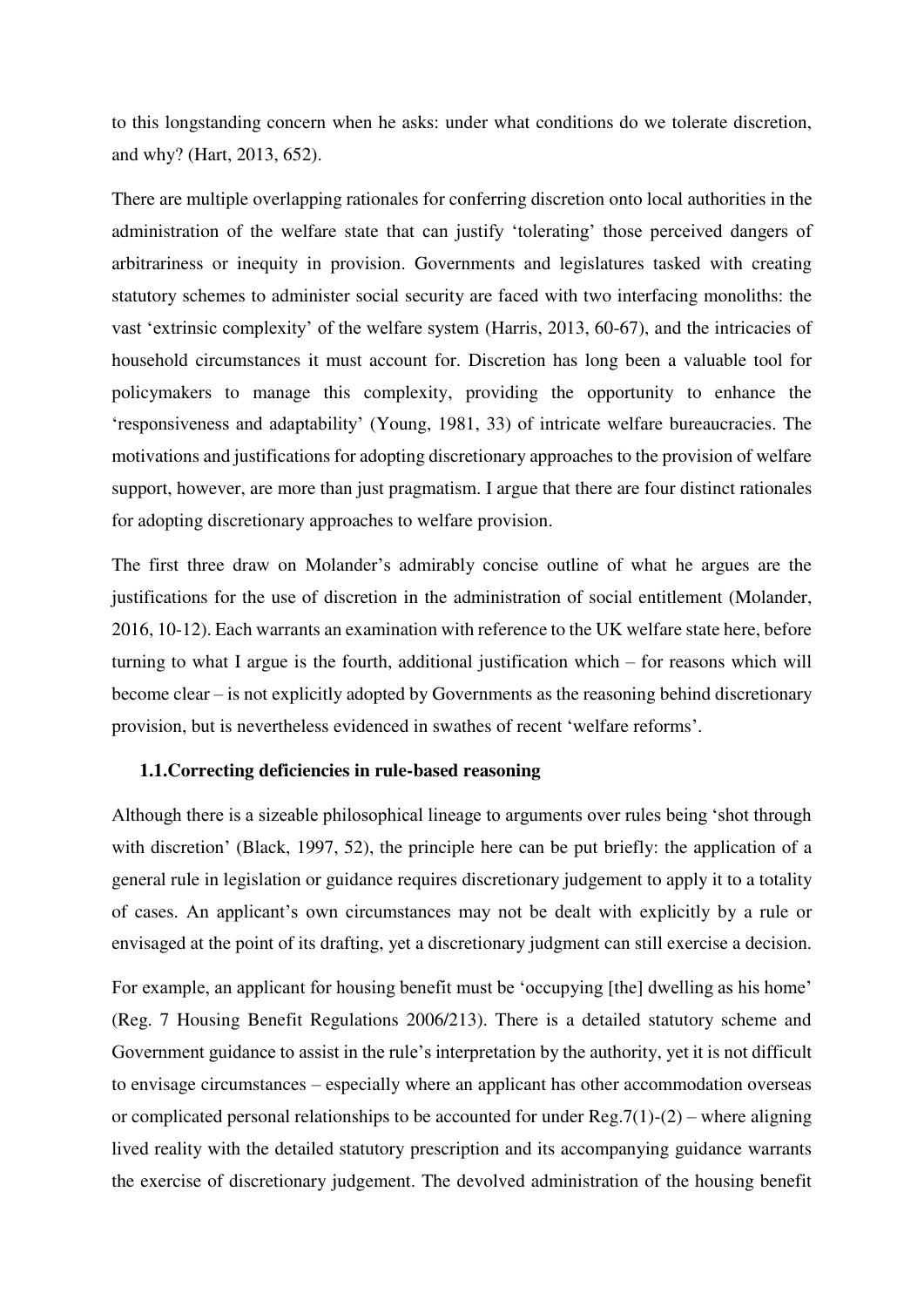scheme and its application procedures (Reg. 89), allows for local authorities to account for such variations in circumstances when designing their discharge of these statutory criteria (Seddon and O'Donovan, 2013, 11-16).

#### **1.2.Discretion as a necessary to manage complexity**

For the second justification, the argument goes that discretion arises as a necessary consequence of complexity (Molander, 2016, 12). As rule-based systems have a bounded rationality, in some cases rules and their accompanying guidance cannot create conditions for good judgement. In such instances, discretionary judgements – even if tied to broad guidelines – are the only route for securing the best outcomes. This justification characterises the Government's approach to DHPs, where the difficulties of delineating an exhaustive set of circumstances in underpinning legislation is underscored, instead relying 'very heavily on discretionary housing payments to ensure that we have a way of dealing with the difficulties and challenges faced by particular groups and families' (HL Deb, 2 July 2013, v746 c1077). Put another way, the complexity of the problem faced by the drafters of legislation means predetermining exhaustive rules is difficult, ineffective or impossible. Discretion can meet this challenge by avoiding delineation altogether.

#### **1.3. Individualising service provision**

The final justification advanced by Molander is that, in some forms of 'human processing', discretion is required to individualise service provision (Molander, 2016, 12). In other words, discretion is not a corrective to bright line rules, but instead serves its own purpose by allowing 'flexibility and sensitivity' in their application (ibid). This justification can be aligned with the calls for 'individualised justice' that dominated early debates on discretion in the welfare state (Titmus, 1971, 131). The argument is that even the most rigid schemes of universal provision require some 'flexible, individualised' elements to ensure effective and just administration; there is something intrinsic to welfare provision which makes taking account of individual circumstances a key element of securing justice (ibid).

This thinking is perhaps best illustrated by current arguments over the failure to effectively individuate work search/job-related conditions or the imposition of sanctions on those on outof-work benefits. A key recommendation of the wide-ranging ESRC Welfare Conditionality project has been more effective use of the 'easements' available to work coaches to ensure 'search requirements [are] appropriate to each individual's personal and changing circumstances' (Dwyer, 2018, 12), and Adler has argued that the application of benefit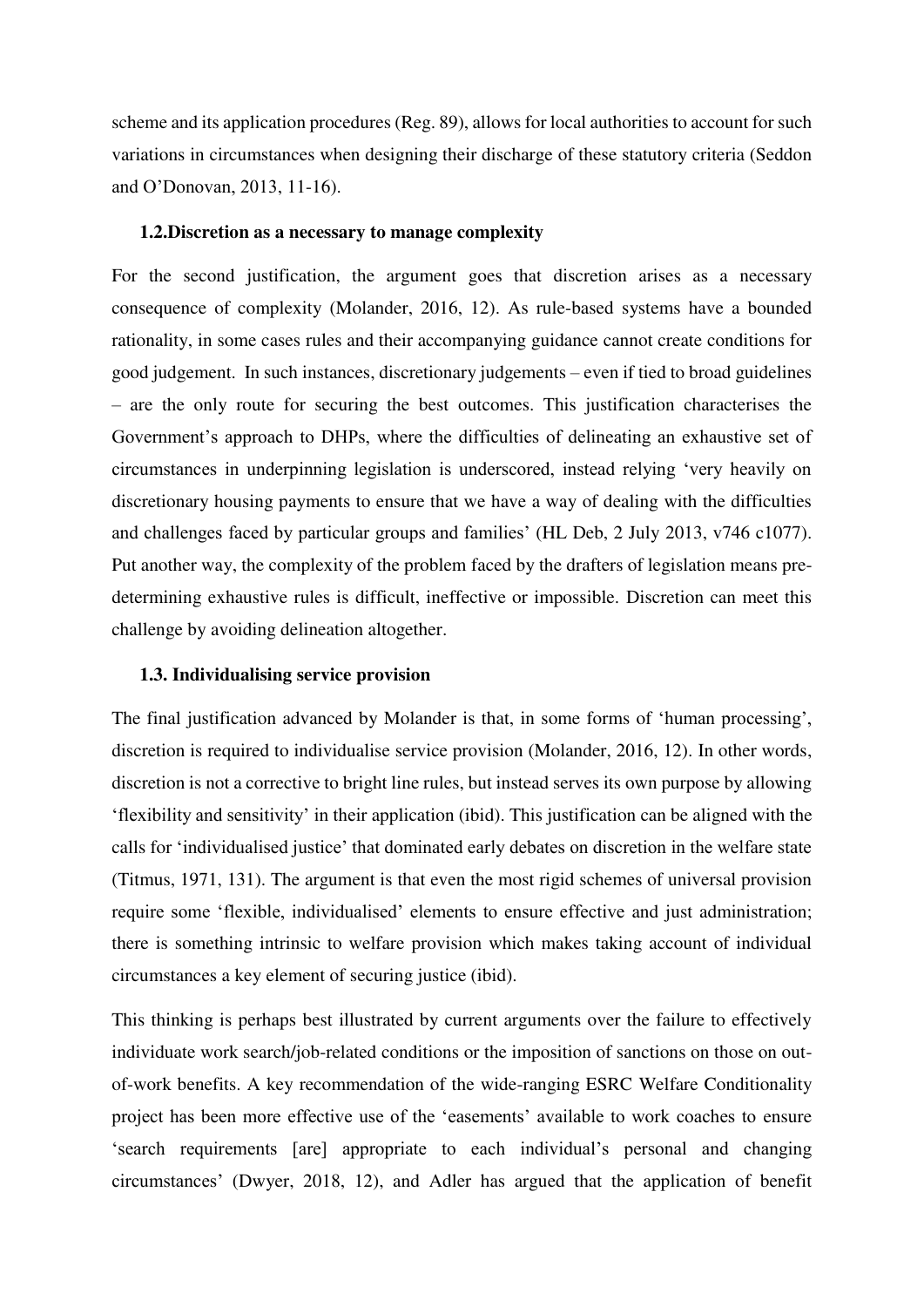sanctions in some instances is the 'unreasonable' application of discretionary judgement (Adler, 2018, 133). The merits of 'personalisation' are frequently echoed by Governments across the world as part of the 'modernisation agenda' in the delivery of welfare services (Birrell and Gray, 2017, 238).

# **1.4. The fourth rationale: Blame avoidance**

These three justifications all look to the value of discretion as a tool in the effective implementation of social security schema or as something which arises as the inevitable consequence of deficiencies in general rules. If these debates over the effective use of discretionary decision-making are evergreen, however, so too are those over the 'austerity agenda' and 'welfare reform'. As Blyth argues, waves of austerity have followed crisis-aftercrisis since the 1930s and its 'luster has yet to fade' (Blyth, 2013, 98). Those Governments and legislatures tasked with attempting to restructure programmes to reduce expenditure on social welfare are faced with more than a problem of effective implementation; they face complex political conflicts which go far beyond a binary of arguing either for the 'status quo' or for 'dismant[ling] social protections' (Pierson, 1998, 554). Here, discretion can serve a purpose beyond simply improving the delivery of social entitlement or mitigating inherent limitations of rule-based systems.

I argue that there is an additional justification for adopting a discretionary approach which is not focused on effective administration at all, nor used publicly to defend policy rationales: the use of discretion to avoid delineating social entitlements and consequently to avoid blame for restructuring social security programmes. In other words, discretion can be used to circumvent conflicts over who is affected by a particular welfare reform or is entitled to additional support, pushing highly controversial decisions down to local authorities and thus working to avoid responsibility for their effects. The buck can be passed downwards, deliberately avoiding both the original decision and blame or accountability for the (likely politically challenging) impact which follows.

I will come to some specific examples of this within the UK 'welfare reform' agenda shortly, but – as this claim is a central argument of this paper – it is worth unpacking this 'blame' avoidance' rationale in more detail. A good starting point is Prosser's earlier work on the 'politics of discretion', focused on the Supplementary Benefits scheme and the antecedent Unemployment Assistance Board. It has aged brilliantly. His arguments against 'black box' approaches to the analysis of discretion foreshadow much of the debate that Lipsky's influential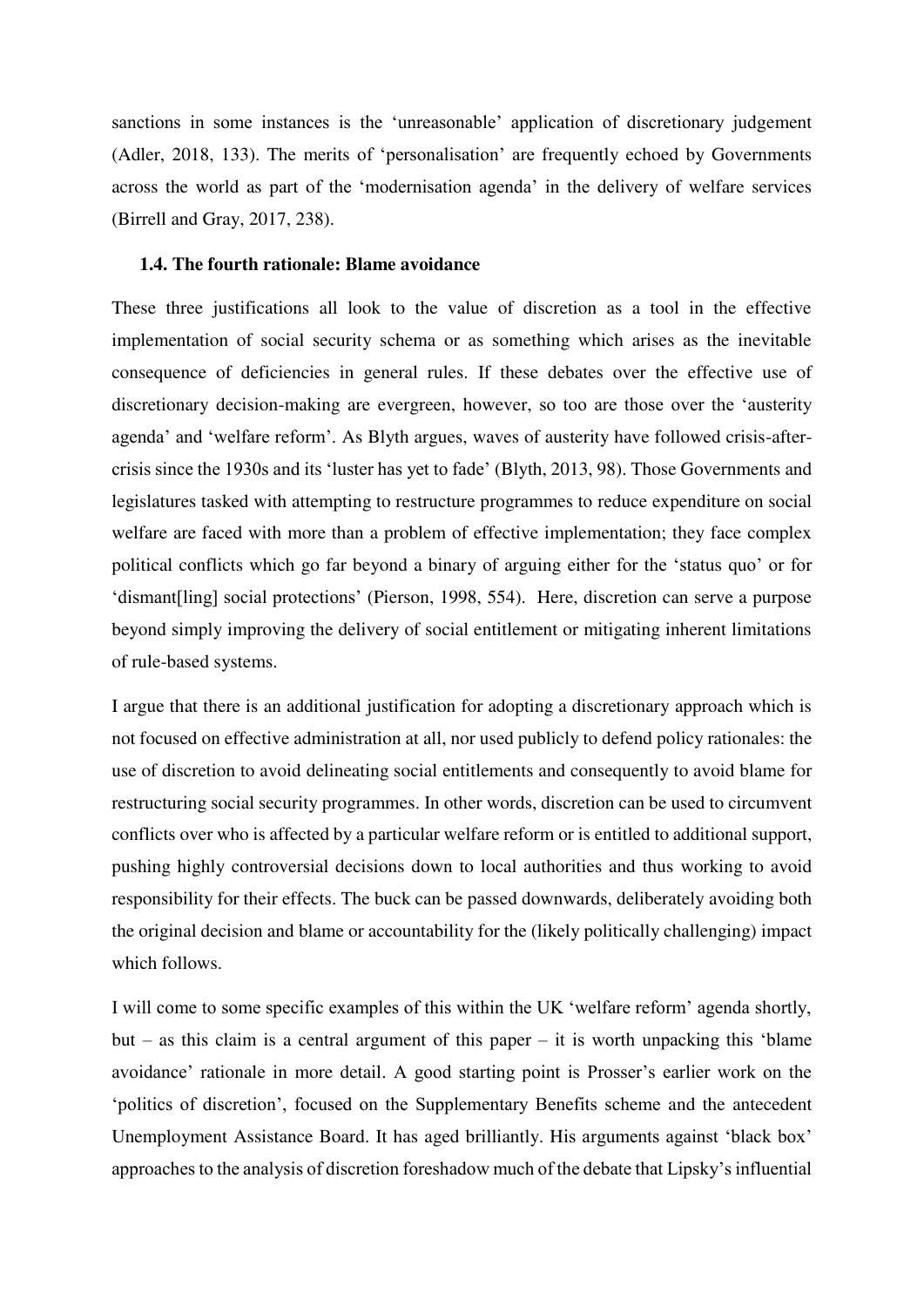work on street-level bureaucracy would catalyse. The thrust of his position is that discretion can serve a 'political function' to 'disguise conflicting purposes behind both legislation and administration' – or, to put it pithily, can 'deliberately fudg[e]' conflicts (Prosser, 1981, 150). Drawing on the Unemployment Assistance Board of the 1930s in particular, he argues that discretion can work to 'disguise the issue of benefit reductions', by pointing to the 'discretion to increase allowances' (ibid, 151-160) by decentralised agencies or local government.

This insight echoes the broader literature on 'blame avoidance' in the design and implementation of policy, focused chiefly on legislative delegation of discretion to bureaucrats (horizontal delegation of discretion) as opposed to centralised delegation to decentralised government (vertical delegation of discretion). Two key principles emerge out of this sizeable literature that are relevant for our purposes. Policy-makers are more likely to search for blame avoidance strategies: (i) where reforms are viewed as particularly hazardous to electoral prospects, or in other words are 'politically costly choices' (Weaver, 1986, 385); and/or (ii) where agreement in the legislature is politically problematic due to high levels of 'policy conflict' (Huber and Shipan, 2002, 215). The difficulties in teasing out a 'shared rhetorical position' (Hayton and McEnhill, 2014, 102) in the formation of the Coalition's Welfare Reform Act 2012 attests to both having motivated the design of flagship reforms in the UK, such as the so-called 'bedroom tax' and benefit cap.

Others have tied these arguments down to demonstrate how Governments employ 'blame avoidance' strategies when reducing social security payments in the name of welfare reform. Dwyer has argued that blame is often attributed to the claimants themselves (Dwyer, 2004, 266), in a similar way to ongoing debates on 'responsibilisation' in the 'welfare reform' agenda (Patrick, 2012, 6-7; Donoghue, 2013, 88). Pierson, on whom Dwyer draws in his analysis, suggests that advocates of welfare retrenchment will try to 'lower the visibility of reforms', to avoid blame for any ill-effects which result (Pierson, 1996, 147).

I argue that the most effective blame avoidance strategy employed by the Government, in terms of dealing with both a hazardous set of social security reductions and high levels of policy conflict, has been to utilise the 'fudging' political function of discretion by requiring local authorities to mitigate reforms and providing discretionary powers to top-up core benefits. As opposed to discretion being used to resolve a 'technical inability to frame rules' it therefore becomes justified as a result of its function in 'blurring political issues and disguising the necessity of choosing between different policies' (Prosser, 1981, 169).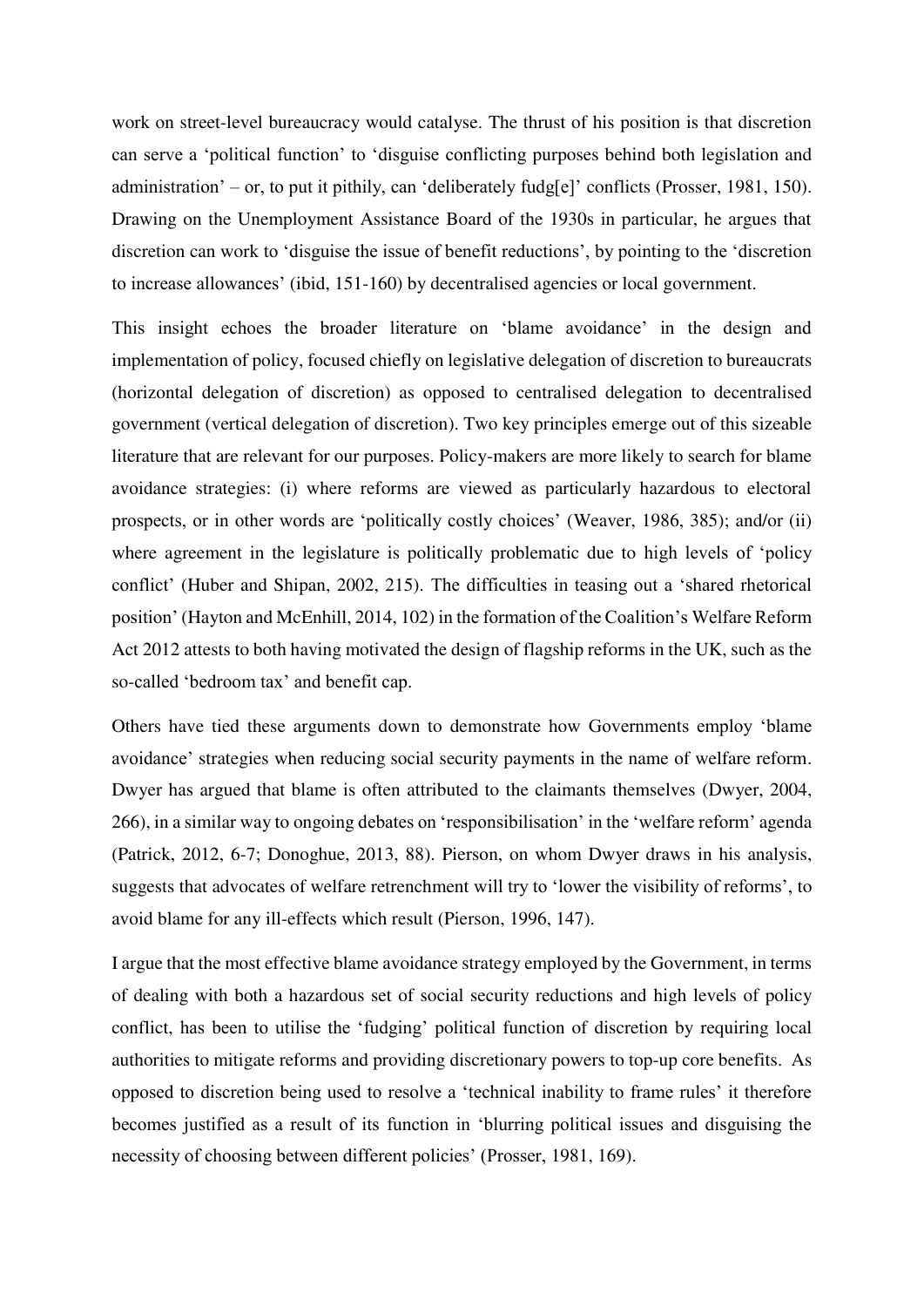# **2. The appeal of 'blame avoidance': The four functions of buck-passing**

Before outlining the functions of 'buck-passing' which this blame avoidance rationale passports, my argument needs qualifying in two respects. First, I am mindful of Strong's criticisms of presenting 'place as passive, apolitical and submissive to the 'downloading' of austerity' (Strong, 2018). To argue that the incorporation of discretionary decision-making at the local level serves functions for the national polity is not to make the empirical claims that these operate equally across localities and/or are incapable of being resisted. Responses by local authorities to budget reductions has a keen geographical edge; both in terms of the extent of impact and equality of outcomes (see a symposium dedicated to the issue in Local Government Studies: Bailey et al, 2015). Likewise, complex geographies of contestation – such as food banks, highlighted by Strong (2018) as a form of local agency and analysed in Garthwaite's seminal work in the pages of this journal (2016) – underscore that the local level is not a passive receptacle for the functions outlined below or the "austerity agenda" more broadly.

Second, my argument does not go as far as to map these functions onto the neoliberal project. Peck's work on "austerity urbanism" aligns the project of delivering cuts to the local state as a core component of "neoliberal austerity" eloquently (Peck, 2012, 651). Others have employed his work to analyse cuts to local government and how they align with "the regressive logic of austerity urbanism" (Hastings et al, 2017). Although the functions I outline below "off-load externalities" onto the local level in the same way analysed by Peck (2012, 651), the focus is more narrowly on the implications of adopting this fourth 'blame avoidance' rationale for conferring discretion in social security schema. The argument here does not carry these as inevitable consequences or specific motivations of the UK Government in adopting their 'welfare reform' programme. Instead, I group together empirical possibilities with what could be the implicit reasons for designing policy schema under the fourth rationale. In an effort to cover both in parallel, I refer to them as "functions" of buck-passing (as opposed to "logics" or "results" etc).

The first of these functions is *anti-juridification*. Here, judicial oversight of reform is restricted via re-locating the decision at the local level. Academic attention on 'juridification' has focused on the evolving trend in European welfare states towards formalised, individual rights (Aasen et al, 2014). In the context of welfare reform, juridification processes have generally been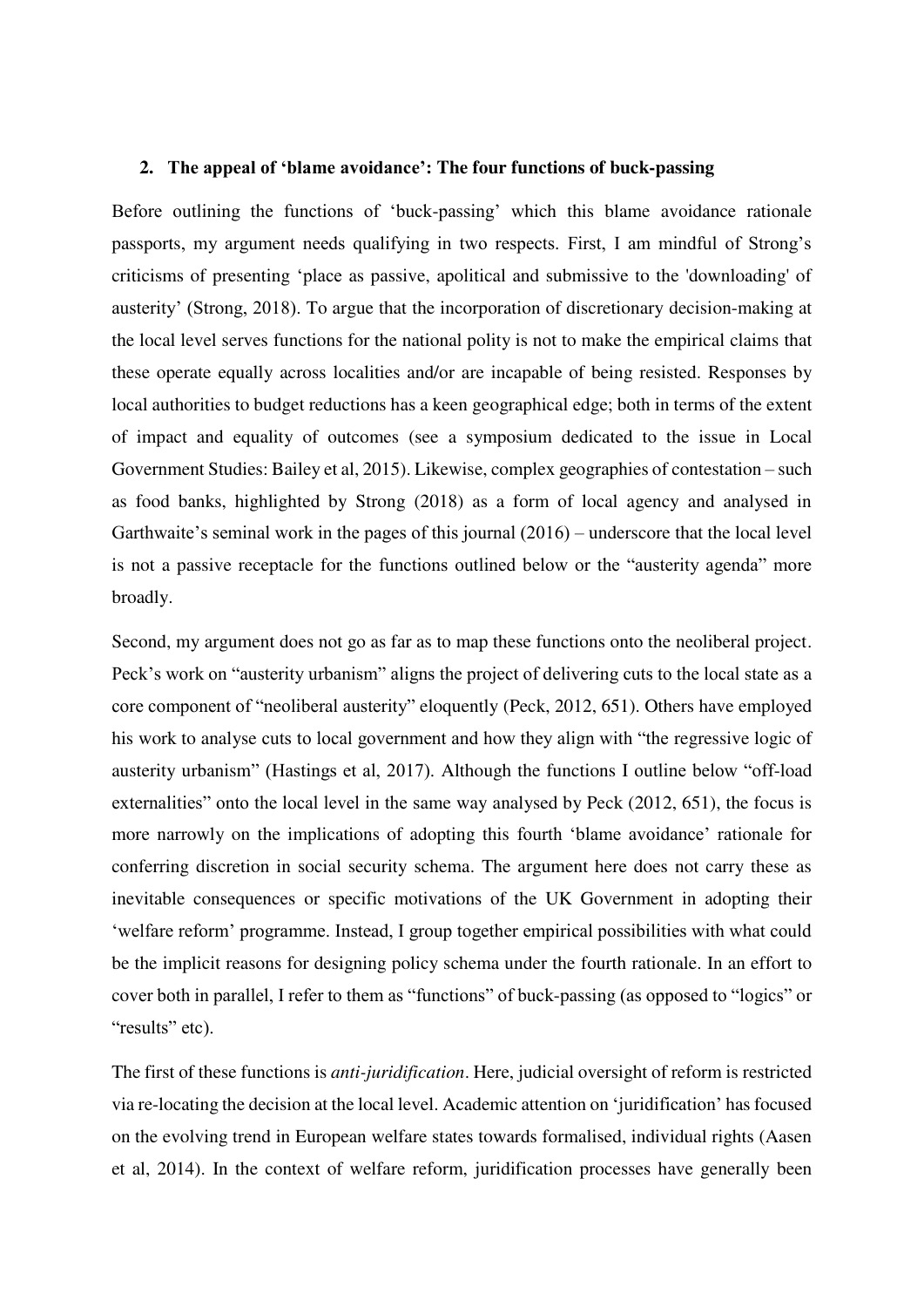analysed in one of two ways; with a focus on the complexity it engenders – the 'quality and quantity' of legislation (Harris, 2013, 247-248) – or on enforcement and redress – the extent of the 'legal basis of rights to welfare' (Dean, 2013, 157). The argument goes that complicated patchworks of underpinning legislation or tightly prescribed statutory entitlements engender judicial power at the expense of political and administrative institutions (Magnussen and Nilssen, 2013, 243).

Within the UK, conferring discretion to local authorities restricts judicial oversight. Statutorily prescribed benefits usually carry a right to appeal to the First-Tier Tribunal, where disputes can be resolved and decisions set-aside by a judge (see s.12 Social Security Act 1998). Although access to legal aid is extremely limited (see s.10 Legal Aid, Sentencing and Punishment of Offenders Act 2012), the tribunal route provides an easier and more holistic means of address than a reliance on lodging a judicial review challenge – with all of the limitations and difficulties this brings with it (for a detailed overview, see Palmer, 2007, 151-196) – in the administrative courts.

The decisions of local authorities to make discretionary awards out of a cash budget fall outside of the tribunal's jurisdiction and are far harder to challenge. The Government avoids having to delineate those entitled to support in underpinning regulations – thus limiting judicial oversight of their content and administration – and applicants are reliant on general public law and Human Rights Act 1998 grounds to challenge the exercise of discretion by local authorities via judicial review, a reliance which is all the more acute given the paucity of funding following the legal aid scheme's 'attack on judicial review' challenges (Sommerlad, 2018, 295). Challenges to the underpinning regulations focus on the transfer of decision-making power, not the impact of the policy (Meers, 2018, 123-125, 133-137), and judicially reviewing each misbehaving local authority imposes an impossible burden on both applicants and the welfare advice sector. The cumulative effect is that social security schema with an emphasis on conferring discretion can be – somewhat counter intuitively - shielded from judicial oversight relative to those based on delineated requirements.

The second function is *residualising fiscal control.* This arises as the central government devolves responsibility for decisions down to local authorities while simultaneously setting the fiscal parameters in which their discretion is exercised. This 'cut-and-devolve' approach has characterised the policies stemming from the Welfare Reform Act 2012 and Welfare Reform and Work Act 2016, with the tying of 'localism' and 'austerity' gaining analytical purchase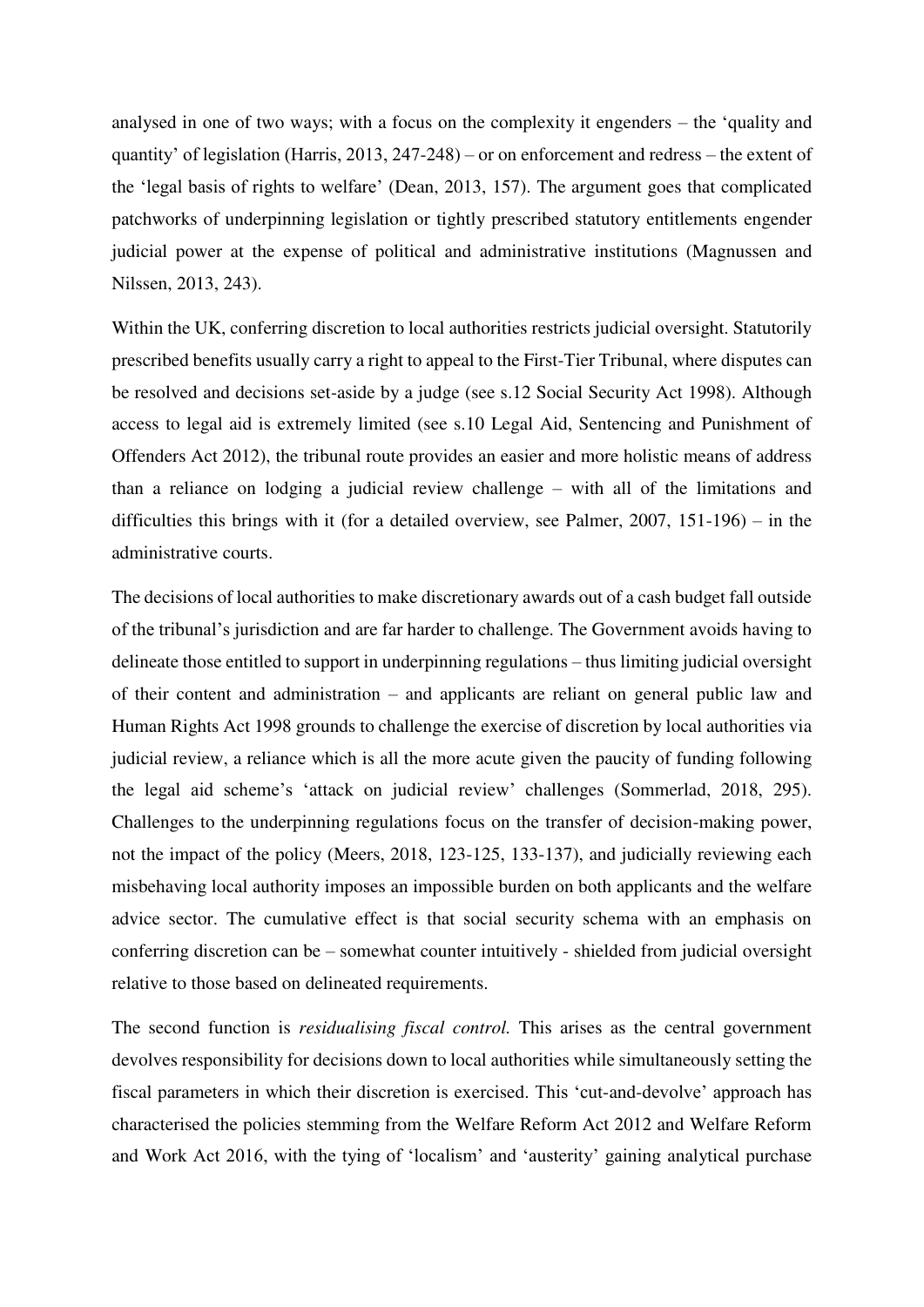elsewhere as 'sink or swim localism' (Lowndes and Pratchett, 2012, 21) or 'austerity-localism' (Featherstone et al, 2013, 177). This problem is often framed in the context of 'fiscal equivalence': local authorities being expected to fulfil functions otherwise provided by central government, without the concomitant financial support to do so (Schwab et al, 2017).

Here, the conferral of discretion – badged with 'localism' rhetoric rooted in local authorities being 'best placed' to make decisions (HC Deb 19 April 2018 c135717W) – is not an end in itself, it is instead merely a means for delivering a different end: austerity. The 'fetishisation' (Featherstone et al, 2012, 177) of localism in some areas of social security reform is not tied to the inherent value of local decision-making, but instead its function in delivering savings to central government budgets.

Retaining this residual fiscal control also allows central Governments to take credit for 'savings' to welfare expenditure that they may consider electorally beneficial, while avoiding or blurring responsibility for the negative externalities they generate. Although attitudinal data on welfare reform programmes in the UK (and elsewhere) is mixed, it is clear that there is support for reductions in expenditure on certain classes of claimant among sections of the electorate (Humpage, 2015). This function allows central Governments to proclaim that savings have been made, without having to delineate clearly where such savings have landed.

This leads to the third function: *externalising responsibility.* There is an assumption that because the most immediate impacts of reducing social security expenditure are discernible at the local level, solutions to them are best served at that level too. This fails to recognise the problematic political asymmetry between the two. By reducing central expenditure and pushing decisions downwards, governments can 'externalise responsibility' (Lowndes and Pratchett, 2012, 38) for the impacts of spending reductions, while local authorities find themselves in a 'political cul-de-sac' (Gaffikin, 2015, 35) unable to change their fundamental basis. Prosser illustrates this problem when he refers to the power of centrally determined rules as 'political shields'; a local authority taking an unpopular decision can use the common riposte, 'I'd like to help you, but I'm bound by this rule' (Prosser, 1981, 166). Where discretion is conferred, this shield slips and leaves the local authority exposed to responsibility for the effects of centrally determined policy.

This function is situated in longstanding debates on territorial governance which distinguish between political and administrative devolution and the resulting asymmetry between institutions (Loughlin, 2007, 393-395). Here, administrative responsibility – delivering central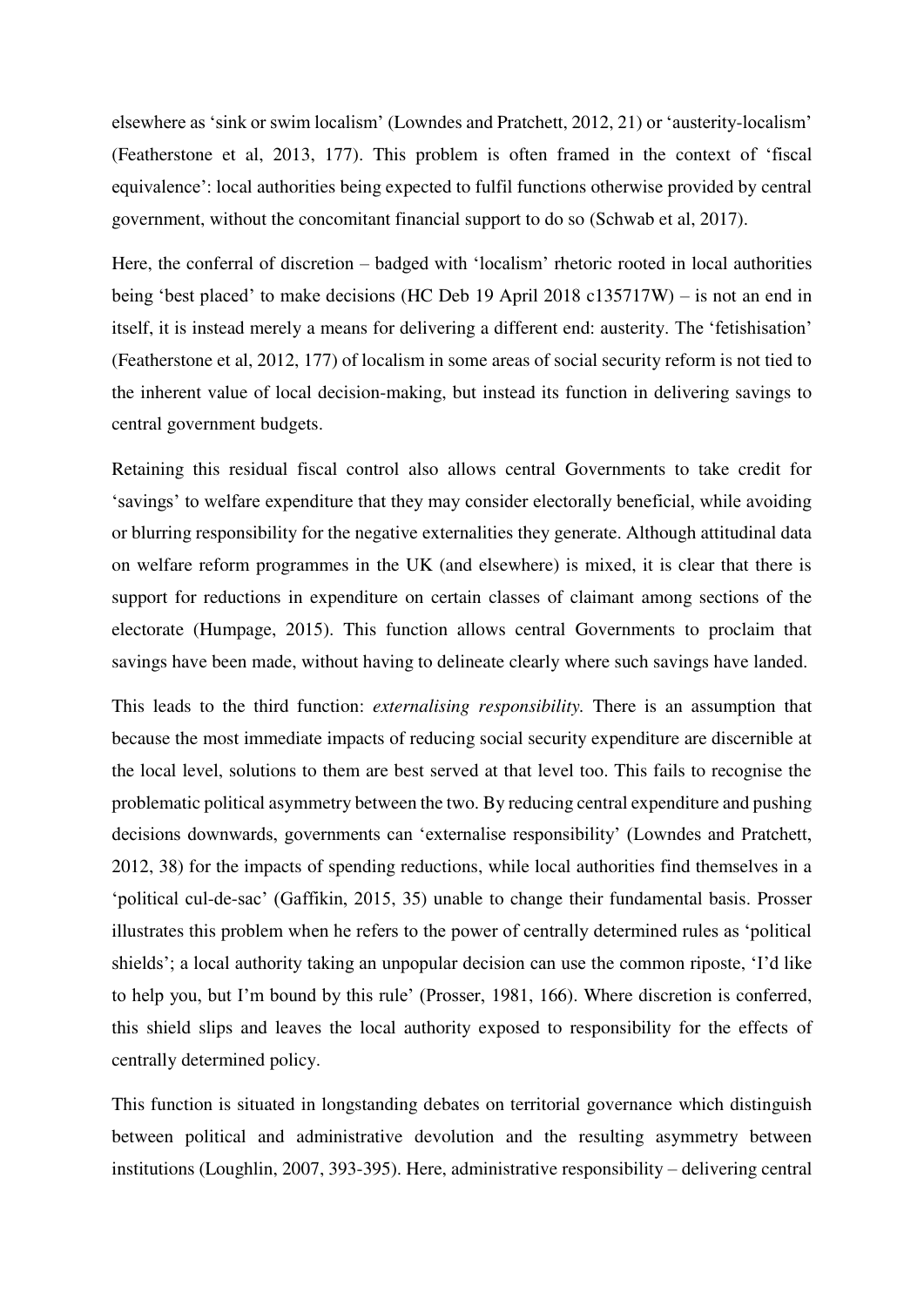government cuts – is framed as the devolution of political power – a 'localised' approach to welfare reform. Local authorities cannot themselves change the content of the underpinning regulations and the political composition of councillors may fundamentally disagree with the policies, yet they are ascribed responsibility for their practical implementation and consequently at least some of their effects.

The final function I advance here exists before the policy's implementation: to *ease the passage of legislation.* The conferral of discretion serves a legislative purpose, allowing deficiencies in regulations to be placated by referring to overarching discretionary mitigation at the local level. Studies of bureaucracy have examined the costs to the 'legislative capacity' of politicians in parliamentary models adopting statutes which confer low-levels of discretion to bureaucrats (see Huber and Shipan, 2002, 97-103), arguing that detailed, prescriptive instruments are more difficult to pass than those which transfer discretion to other actors. There is a small but longstanding literature which analyses how legislators can delegate discretion to maximise their own benefit from regulation (particularly in terms of electoral prospects) and 'dilute' the costs that their constituents attribute to legislative action (see McCubbins, 1985, 723). Here, it is the ability to disguise those costs, particularly in the highly contested field of 'welfare reform', which assists in passing legislation that may otherwise prove too contentious.

This function applies to the passage of the Welfare Reform Act 2012 and the Welfare Reform and Work Act 2016. The specific policy examples this paper turns to – particularly the DHP scheme to mitigate housing benefit reductions – were returned to frequently in the passing of the legislation. That classes of claimant who were not exempted from reductions in the regulations could consequently be serviced through discretionary funds at the local authority has been a recurrent reflex of Government ministers, leading Baroness Lister to remark with regards to the Local Welfare Assistance Scheme, 'Ah, my Lords, the Pontius Pilate response' (HL Deb, 11 December 2017, v787, c1370).

### **3. Three English examples**

In the UK, the 'welfare reform' agenda from the 2010 Coalition Government onwards exhibits an odd Janus-face: an emphasis on 'simplification/centralisation' in some reforms, notably Universal Credit, and clear 'growing complexity/localisation' for others (McKay and Rowlingson, 2016, 190). Although the focus here is on three key examples of the latter, it is important to acknowledge that the dynamics of these reforms are complex and far from clearly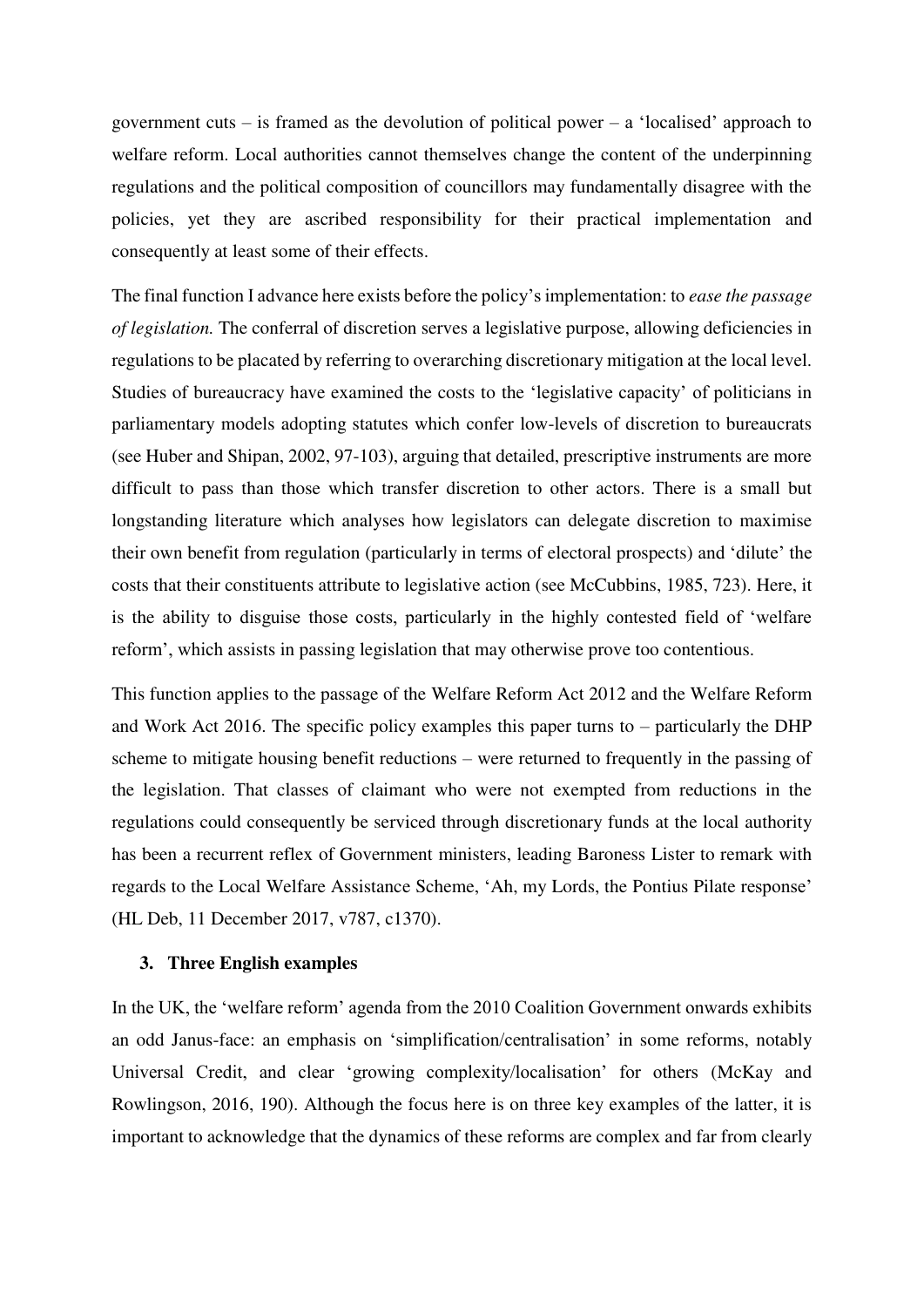delineated, particularly those stemming from the Welfare Reform Act 2012 formulated in the Coalition years (Hayton and McEnhill, 2014, 102).

In addition to the complexities of the motivations behind the 2012 Act, these three reforms all sit within a far broader programme of heavy reductions to local authority grants. Local authorities in England have faced fiscal decimation since the 2008 financial crisis, though the extent of impact has a keen geographic edge. Gray and Barford's work provides an assessment of the impact a decade on, suggesting that real-terms cuts to service provision between 2009/10 to 2016/17 have varied between authorities from 46% to 1.6% (Gray and Barford, 2018, 551). These discretionary pots below all sit within this demanding and variant local government fiscal environment.

With this context in mind, the three schemes dealt with below – the abolition of council tax benefit, the DHP scheme, and the replacement of the discretionary Social Fund with Local Welfare Assistance Schemes – all exhibit the blame avoidance functions of conferring discretion detailed above. Each will be dealt with in turn.

#### **3.1.Localising council tax support**

The abolition of council tax benefit and its replacement with the local authority administered and designed CTRS is an exercise in the externalisation of responsibility *par excellence*. Under s.33(1)(e) of the Welfare Reform Act 2012, the Government laid regulations to abolish council tax benefit, with provision for the new scheme made in ss.9-16 Local Government Finance Act 2012. As opposed to the pre-existing centrally funded scheme with tightly delineated eligibility requirements, the new CTRS is designed at the discretion of local authorities under some prescribed requirements, chiefly securing provision for pensioners, set out in the Council Tax Reduction Schemes (Prescribed Requirements) (England) Regulations 2012 (SI 2885). This conferral of discretion is – perhaps unsurprisingly – accompanied by a reduction in funding relative to the previous scheme. English local authorities received 10% less than the forecast expenditure for 2013/14, and this baseline has since been subsumed into the new business rates retention system, with no direct allocation of funds from central Government provision of the CTRS.<sup>i</sup>

The Government's justification for the devolution of support includes giving local authorities 'a greater stake in the economic future of their local area' and reinforcing the 'drive for greater local financial accountability and decision-making' (Department for Communities and Local Government, 2011). In the context of a reduction in funding of £420 million per annum,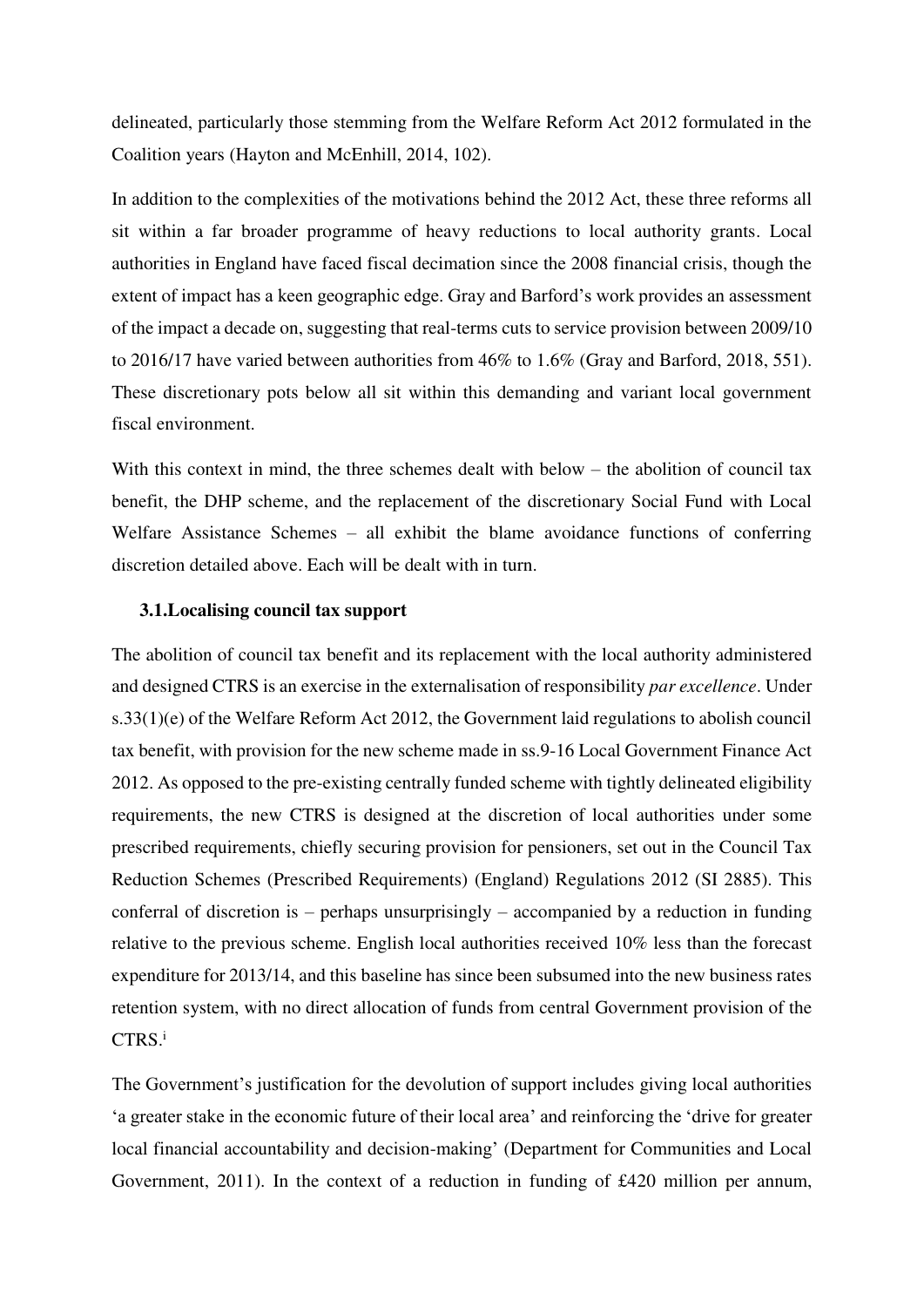Government ministers emphasised in the course of debates on the underpinning regulations that local authorities could 'tailor schemes to suit local circumstances' and 'choose to draw resources from other parts of income streams' (HC Deb, 31 January 2012, c774). When faced with subsequent questions on the adequacy of funding or the impact of changes to the scheme, the government has responded by referring to the broad discretionary power given to local authorities, underscoring that 'these are local schemes and it is for local authorities to consider the effect on specific groups of council tax payers' (HL Deb, 18 June 2015, cHL291W).

The blame avoiding effect of conferring discretion over the design of CTRSs is demonstrated aptly by the Supreme Court's consideration of the London Borough of Haringey's scheme in *R (on the application of Moseley) v London Borough of Haringey* [2014] UKSC 56. The facts and decision in case exhibit how the creation of the CTRS serves the functions outlined above, *externalising responsibility* for the impacts of abolishing council tax benefit, limiting judicial oversight of the central scheme at the expense of local authorities (*anti-juridification*) while allowing the central government to achieve their budget cut (*residualising fiscal control).* The abolition of Council Tax Benefit put severe strain on Haringey LBC's finances. If they were to provide relief at the equivalent level as centrally administered before April 2013 – or would be provided under the 'default scheme' outlined in the Council Tax Reduction Schemes (Default Scheme) (England) Regulations 2012 (SI 2012/2886) – they would face an effective budget shortfall of 'about 17–18%' because of a trend towards more households in the authority's area becoming eligible for council tax relief under the old scheme. Put another way, although the 10% reduction in the 2013-14 budget is based on the previous year's allocation, the real term cuts facing Local Authorities in the provision of council tax may in fact be far larger.

In discharging their duty to consult on the formation of the CTRS scheme under Schedule 1A to the Local Government Finance Act 1992 (amended by Paragraph 1 of Schedule 4(1) of the Local Government Finance Act 2012), Haringey sent a letter to all 36,000 households who were eligible for the predecessor council tax benefit. This began by drawing a clear conduit between a reduction in the money provided by central Government and the pending reductions in council tax assistance. For a reader familiar with the cuts to council tax provision and the funding environment faced by local authorities, it may appear to be an uncontroversial statement of the situation:

At present the Government gives us the money we need to fund council tax benefit in Haringey. We will receive much less money for the new scheme and once we factor in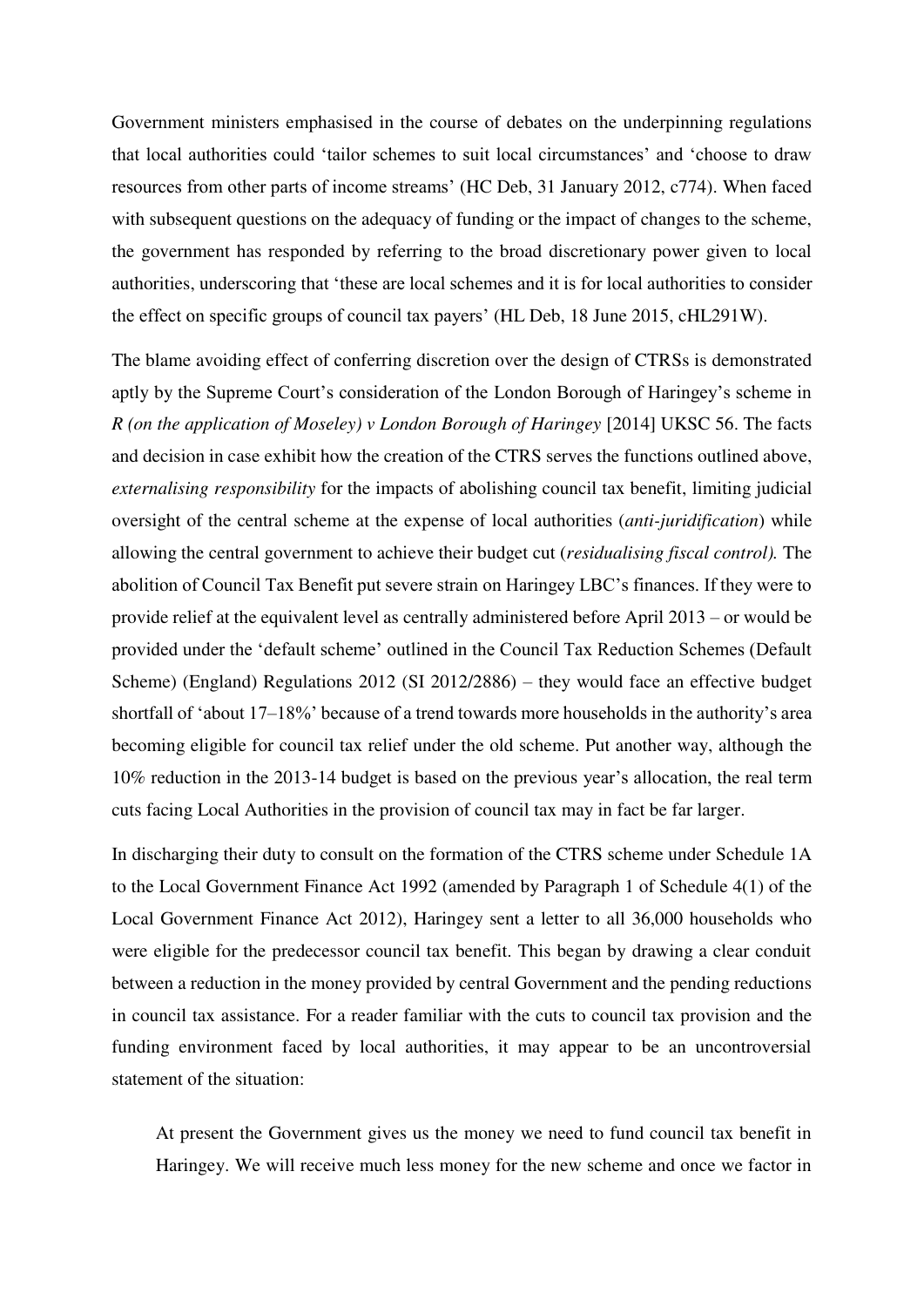the increasing number of people claiming benefit and the cost of protecting our pensioners, we estimate the shortfall could be as much as £5-7m.

**This means that the introduction of a local council tax reduction scheme in Haringey will directly affect the assistance provided to anyone below pensionable age that currently involves council tax benefit.** (emphasis in the original) (para. 17).

In a similar vein, an accompanying booklet entitled 'The Government is abolishing Council Tax Benefit' stated that:

'Early estimates suggest that the cut will leave Haringey with an actual shortfall in funding of around 20%. This means Haringey claimants will lose on average approximately £1 in every £5 of support they currently receive in Council Tax Benefit.' (para 19).

From this documentation, it is clear that Haringey LBC dismissed options for absorbing these cuts from elsewhere (for instance, by reducing services in other areas or raising the council tax levy on households). Instead, it was suggested that the benefit levels be reduced relative to the cuts made, effectively passing on the Government reductions and leading to cuts of between 18% and 22% per annum for remaining recipients after exempting certain populations (such as pensioners and those with disabilities unable to work) (para.9).

The drawing of this causal inference troubled the court. The design of the CTRS scheme in Haringey passed on the budget cut from central Government but 'the reduction in government funding did not inevitably have that effect' (para. 19). Haringey could have, theoretically at least, drawn money from elsewhere in their reduced budgets to service additional council tax relief. By drawing a conduit between the cuts to the provision of council tax relief and the associated reduction in the CTRS, the local authority had presented the reduction as inevitable and therefore 'disguised the choice made by Haringey itself' (para. 42).

This is buck-passing in action. By conferring Haringey LBC the discretion to design the CTRS and supplement with (non-existent) additional funds, alongside a duty contained in the amended 1992 Act to consult on the changes, the decision to reduce expenditure on council tax relief is no longer that of central Government: it is Haringey's. The Government have externalised responsibility for the cuts*.* The Court determined that to present reductions in support as a direct result of Government cuts is to 'disguise' the authority's choice; notwithstanding that the reductions are the result of Government policy to significantly reduce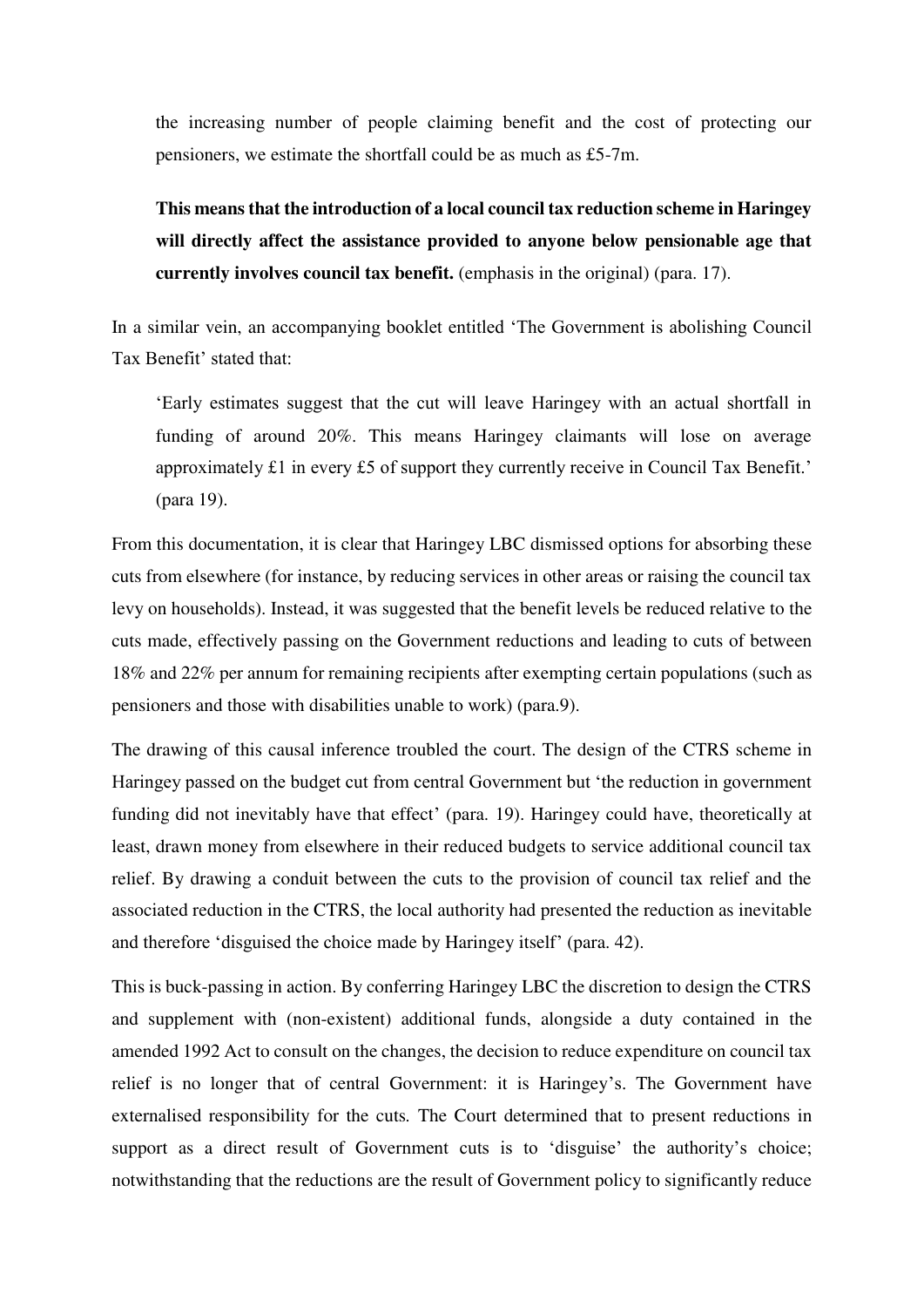funding *(residual fiscal control)*. The challenges railing against this policy have been to its discharge at the local authority level – the eligibility requirements for local schemes or the exercise of the consultation requirements in particular  $\ddot{a}$  – as opposed to challenges to the root legislation, and therefore Government policy, itself (*anti-juridification)*.

# **3.2.Discretionary Housing Payments**

DHPs are discretionary 'top-up' payments made to anyone in receipt of housing benefit. They now play a central role in the British social security system and form the principal means of mitigation for most households affected by reductions to housing benefit stemming from the Welfare Reform Act 2012 and Welfare Reform and Work Act 2016 – most notably, the 'benefit cap,' the so-called 'bedroom tax', and caps to Local Housing Allowance. From a small-scale discretionary fund, accounting for approximately £20 million per annum of expenditure across the UK in 2001/2002 (Leicester and Shaw, 2003, p. 5), the same regulations now shoulder over £1 billion of expenditure over the course of this Parliament (HC Deb 22 June 2017, vol.626, col.230). No longer focused simply on providing temporary, low-level payments in limited cases of hardship, DHPs now serve as the only viable mitigating mechanism for many of those affected by the Coalition government's flagship welfare reforms. Their significance is unlikely to fade given the repeated emphasis by the government on their availability and capacity to shoulder upcoming reforms (HC Deb 22 June 2017, vol.626, col.230).

The Government retains residual control over their financing in England and Wales, with the Department for Work and Pensions allocating an annual budget – calculated with reference to a centralised formula – to Local Authorities across the United Kingdom<sup>iii</sup> to provide DHPs to those in receipt of housing benefit who require additional assistance to meet their housing costs. The most recent annual allocation  $-2018/19$  – totalled £153 million, notionally split between mitigating LHA reforms (£27 million), the 'bedroom tax' (£54 million), the benefit cap ( $£54$ million) and 'baseline funding'  $(£18$  million) – the amount effectively rolled over from before the Welfare Reform Act 2012 suite of reforms (House of Commons Library, 2018, 5). Local authorities are not, however, required to ring-fence specific expenditure to any of these areas. Instead, the underpinning Discretionary Financial Assistance Regulations 2001/1167 provide a broad discretion to local authorities in making awards, with three key limitations: (i) payments can only be made to those receiving Housing Benefit or the 'relevant award of universal credit' (ostensibly the 'housing element', Reg.  $2(1)(a)$ ), (ii) the local authority must be satisfied that the claimant requires 'some further financial assistance in addition to the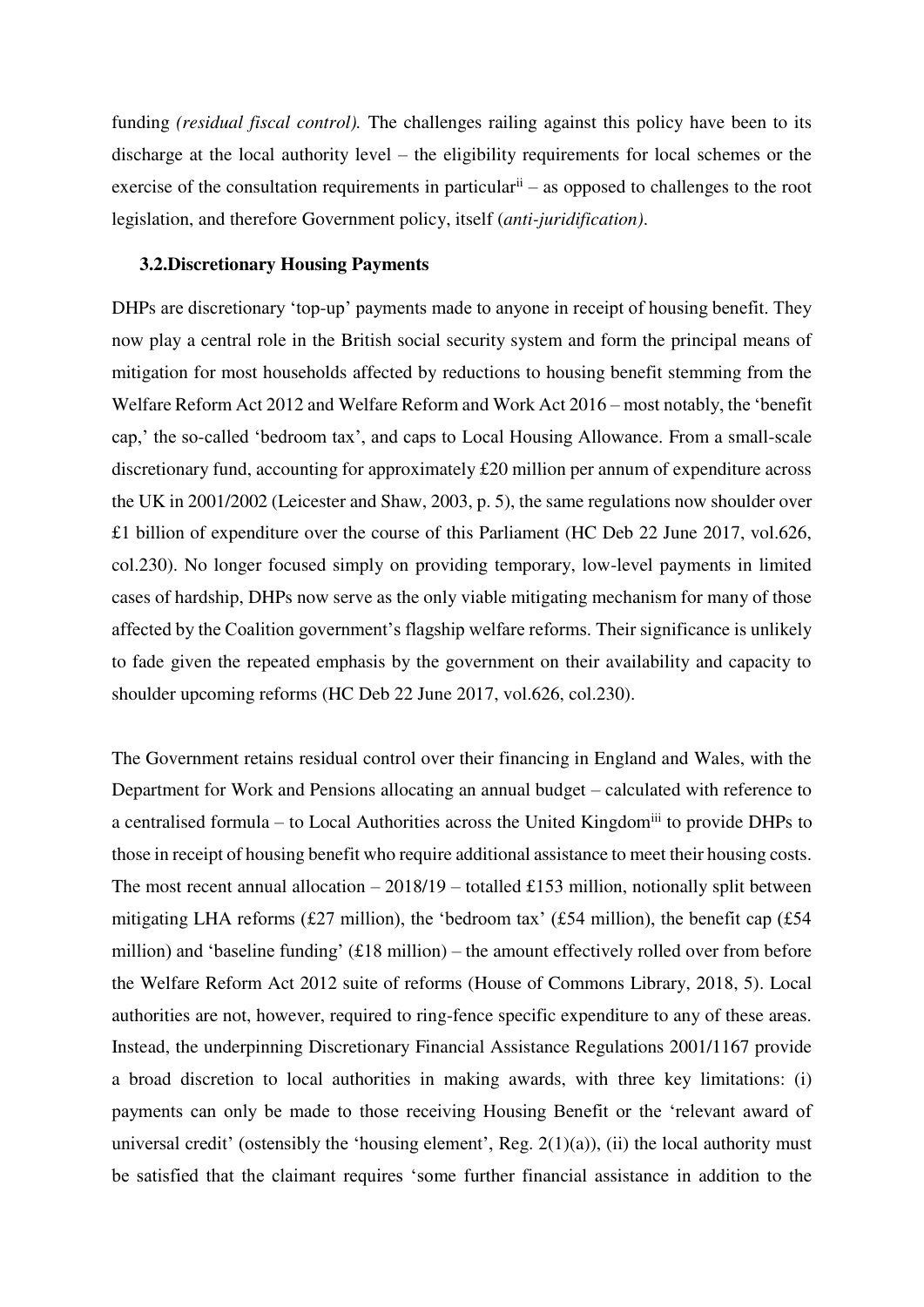benefit to which they are entitled to meet their housing costs' (Reg. 2(1)(b)), and (iii) payments cannot cover certain exempted areas, such as benefit sanctions, increases in rent due to arrears or service charges (Reg. 3).

The adoption of this 'DHP strategy' was sold as part of the Coalition government's effort to avoid 'standing back and imposing something' on local authorities (Work and Pensions Committee, 2014). Ministers have been at pains to emphasise that the payments are discretionary – repeatedly returning to the response that 'the clue is in the title' (HC Deb, 26 March 2013, c473WH, HC Deb 25 Nov 2013, v571, c13) – repeatedly expressing an eagerness for local authorities to decide when to make awards with reference to 'local issues' (HC Deb 25 2013, v559, c976W). The Department for Work and Pensions' guidance underscores that the payments are 'first and foremost ... a discretionary scheme' (Department for Work and Pensions, 2018), with the only prescriptive requirements echoing demands made by statute or case law, such as limits to the level of DHP awards being set at the level of eligible rent, or suggesting that local authorities should 'consider' making payments in certain circumstances, such as when children are unable to share a bedroom due to disability, but fall outside of the statutory exemption by virtue of not receiving the middle or higher rate disability benefits (ibid). Indeed, the 'entirely discretionary' nature of the scheme, and the ability of local authorities to set their own priorities for whom to pay, is expressly raised as a concern by the Social Security Advisory Committee (2013).

The emphasis on local authority discretion situates the availability of these payments as a veritable panacea within the UK social security system. Anyone faced with a shortfall in housing benefit for whatever reason should apply to their local authority for support: if it is not forthcoming, that is the exercise of local discretion, not the inevitable result of government policy. Their availability provides an easy rote response for Government ministers faced with criticisms of high profile housing benefit reforms in Parliament, easing passage of underpinning legislation. This is perhaps best illustrated in parliamentary debates on the impact of the 'bedroom tax'. The availability of DHPs has been invoked by government ministers as a catch-all for all circumstances not dealt with in the regulations. To give but a few examples of many, the availability of the payments has been used to justify the impact of measures on victims of domestic violence (HC Deb, 21 November 2016, Cw), lone-parent households (HC Deb, 14 November 2016, Cw), care leavers (HL Deb, 18 October 2016, v774, c23WS), families with severely disabled children (HC Deb, 4 May 2016, Cw), people with disabilities, jobseekers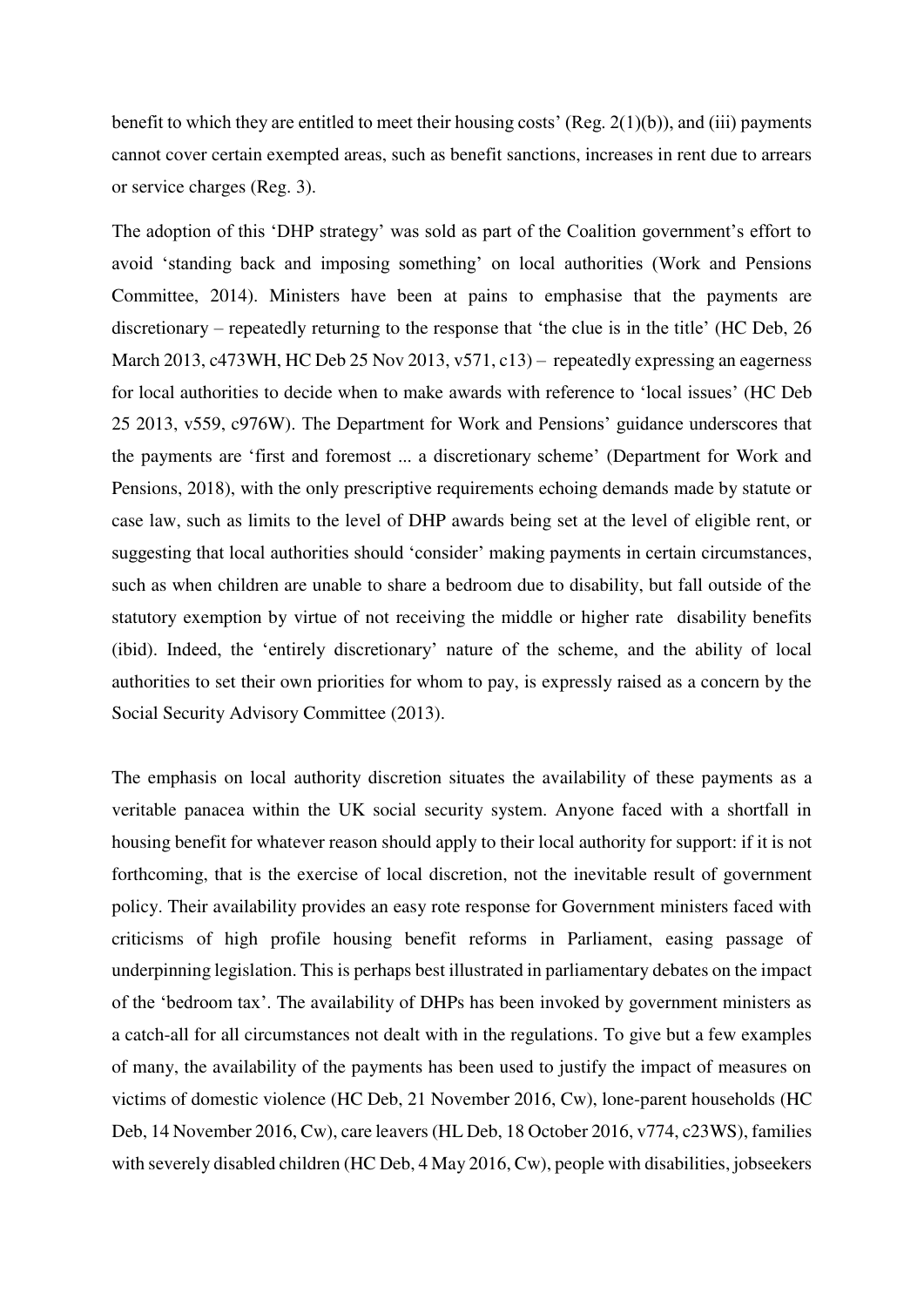and those on low incomes (HC Deb 22 June 2017, v626, c230). More recently, their availability has even been used to placate concerns in Parliament that victims of the Grenfell fire may be affected by the 'bedroom tax' or 'benefit cap' upon relocation (HL Deb 5 July 2017, vol.783, col.885). In all circumstances the argument is the same: a statutory exemption is not necessary as local discretion exists to award a DHP.

Often, there is an unclear dividing line between talk of 'exemptions' and the availability of DHPs; the opportunity of applying for the latter being construed as the former. The most highprofile example is that of the then Prime Minister David Cameron's response in Prime Minister's Questions to a question about disabled individuals not being exempted from the 'bedroom tax': 'the right hon. Gentleman is completely wrong, because anyone with severely disabled children is exempt from the spare room subsidy' (HC Deb, 6 March 2013, c952). Other examples abound, such the Minister of State for Pensions stating that 'an additional bedroom will be allowed [for cancer patients] when determining the number of bedrooms they need' (HC Deb, 22 April 2013, c700W). Importantly, these populations are not automatically statutorily exempted, but are instead (in most circumstances) reliant on the DHP process.

Given the pivotal role they play for the hundreds of thousands of households affected by these reforms, the sufficiency of the overall DHP budget allocation is a particularly acute issue The National Audit Office (Department for Work and Pensions, 2012), Social Security Advisory Committee (Social Security Advisory Committee, 2015), and the House of Commons Work and Pensions Committee (Work and Pensions Committee, 2014) have all been vocal on the budget's apparent arbitrariness and insufficiency. The National Audit Office has attempted to quantify the extent of the shortfall, suggesting (back in 2011) that total DHP funding amounted to only 6% of total Housing Benefit reductions due in the Welfare Reform Act 2012 (Department for Work and Pensions, 2012) – as stated by the Social Security Advisory Committee, the 'transfer of responsibility for the delivery of services is not always matched by a transfer of funds to fulfil the task' (Social Security Advisory Committee, 2015). It is perhaps surprising, therefore, that not all local authorities spend the entirety of their DHP budgets; 33% of authorities spend less than 95% of their DWP allocation (Department for Work and Pensions, 2018). Though local variations in the implementation of the scheme – both in terms of its administration and attachment of conditionality to awards – makes drawing conclusions from this variation in expenditure particularly challenging (Meers, 2015, 122-126).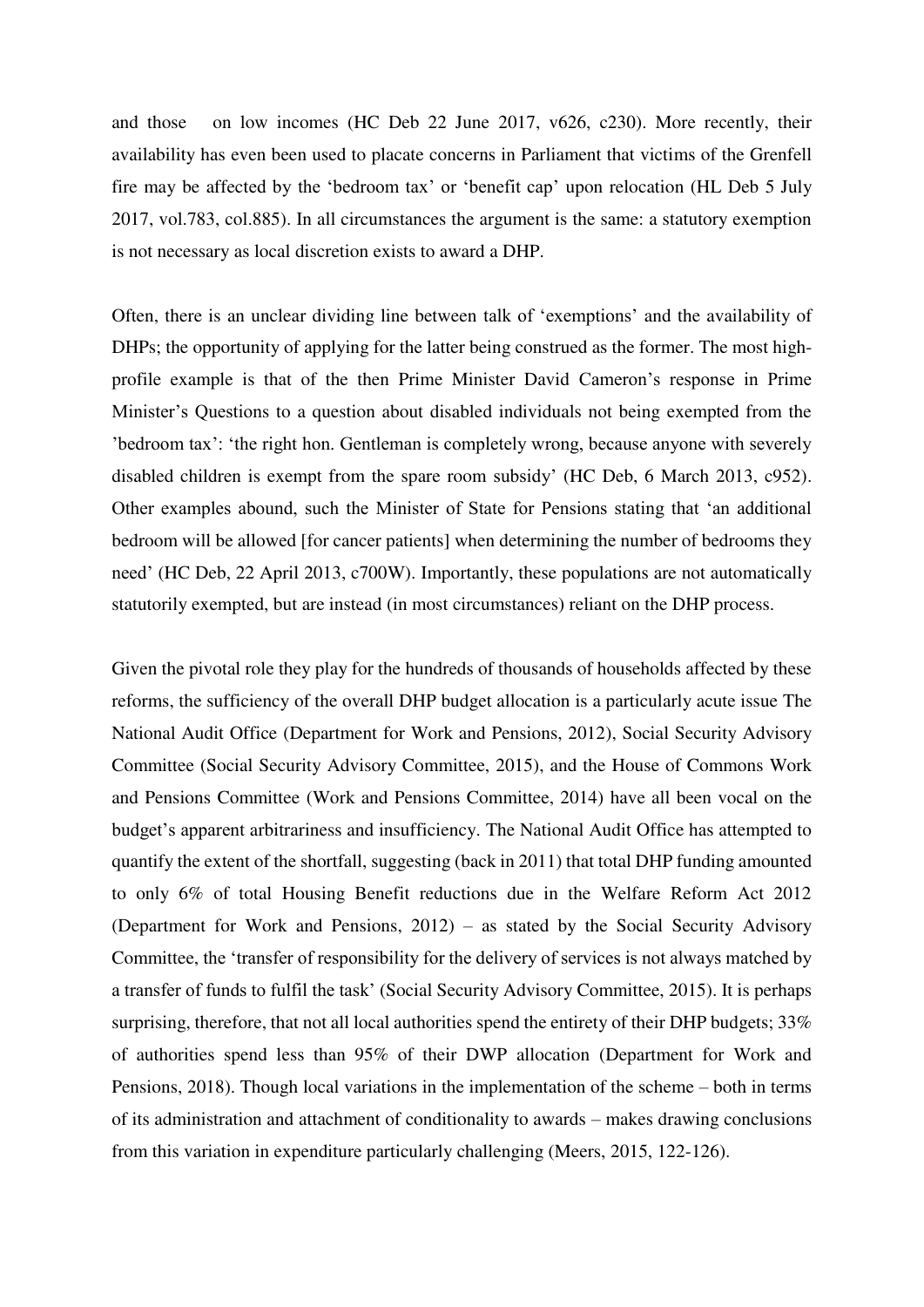The availability of these payments not only works to externalise responsibility while retaining residual fiscal control and to ease the passage of legislation, they also serve the *anti-juridication* function too. The Courts have returned frequently to the availability of the payments in judicial review challenges to key housing benefit reforms – particularly the 'benefit cap' and so-called 'bedroom tax.' The Supreme Court's decision on the latter in *R. (on the application of Carmichael) v Secretary of State for Work and Pensions* [2016] UKSC 58 illustrates this well. In assessing whether the claimants – in this case, those with disabilities affected by the 'bedroom tax' – had been unlawfully discriminated against, the Court's focus was inevitably structural: whether there was a justification for treating alike cases separately under the regulations and if the use of the DHP scheme for others was reasonable. The bulk of the claimants were unsuccessful as the Court determined that the 'Secretary of State's decision to structure the scheme as he did was reasonable' (para. 41). By conferring discretionary space, the question is whether the decision to adopt the discretionary approach can be justified, not the impacts on or classes of claimants affected.

#### **3.3.Closure of the Discretionary Social Fund**

The Welfare Reform Act 2012 heralded not only a series of significant benefit reductions and abolitions, but also a transfer in responsibility for meeting needs arising from personal crises or community care costs from central to local government. The Social Fund, formed in 1988 in the wake of the Fowler reviews of the social security system, operated in two streams: the discretionary social fund (comprised of community care grants (CCGs), and budgeting and crisis loans), and the administration of sure start maternity grants, funeral payments and the far more widespread winter fuel payments. The former stream concerned itself with either nonrepayable grants for those under 'exceptional pressure', generally to support individuals returning to the community from institutional care (CCGs), or re-payable loans to assist with 'lumpy' expenditure or those facing unforeseen emergencies. It is these discretionary awards which garnered particular attention in the formation of the Welfare Reform Act 2012.

The centralised administration of the fund – processed across twenty 'benefit delivery centres' across the UK (Grover, 2012, 355) – was critiqued by Secretary of State for Work and Pensions Iain Duncan Smith as 'complex, over-centralised, poorly targeted and failing those it is meant to help the most' (House of Commons Library, 2013). Although the rhetoric was focused on providing 'flexibility' to support those 'in greatest need according to local circumstances'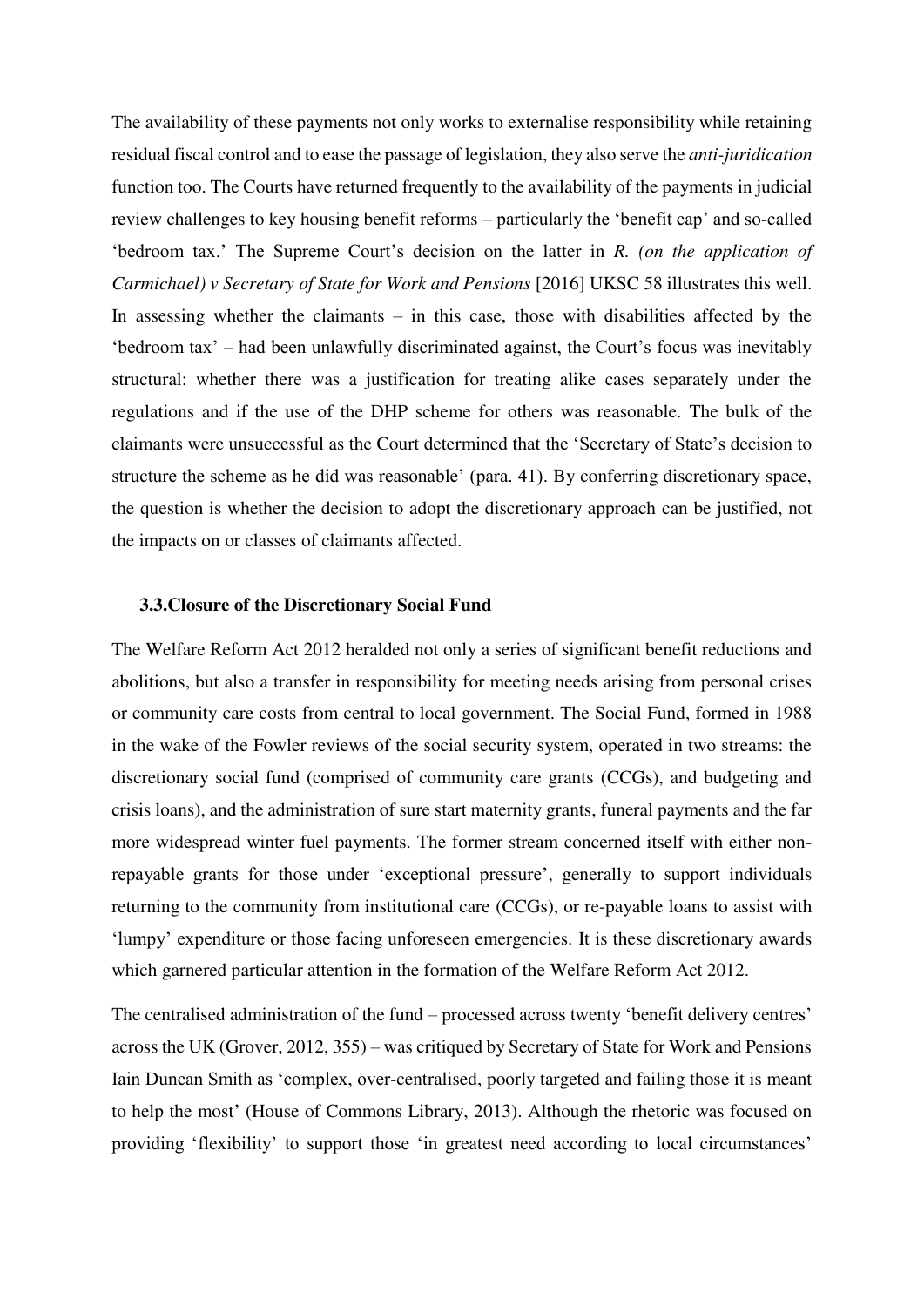(House of Commons Library, 2013), the key implicit message was that the scheme was costing too much (Grover, 2012, 355).

As a result, CCGs and crisis loans were ended, with budgeting loans rolled into a new nationally administered system for benefit on-set support. The cash for the abolished elements was then pushed downwards to local authorities – approximately £200 million per annum across the UK. The regulatory context is simple to summarise: this money is not ring-fenced for local welfare assistance functions and there are no constraints on how it is spent other than the general bounds of public law.

The Government have argued continually that this is not a cost-saving measure; the money spent on the old scheme is simply being re-oriented via local authorities to improve the quality of provision. There are two problems with this claim. First, as highlighted by the Centre for Responsible Credit, it is reliant on a partial reading of the Social Fund expenditure statistics. Compared to low-spending years expenditure is broadly equivalent, but not compared to highspending periods. For instance, taking 2010/11 expenditure, the DWP budget for local welfare schemes in 2013/14 was 39% lower (Gibbons, 2015, 26), marking a significant reduction in total support Second, it is important to note this non-ring-fenced cash is being devolved to local authorities at the same time as their budgets are being savaged with average reductions of 37% (Comptroller and Auditor General, 2016). To describe the fiscal environment for local authorities as challenging would be to understate the intense challenges they face. Lowndes and Gardner's description of local government being subject to 'super austerity', where cuts year-on-year compound previous reductions, underscores the acute financial pressure (Lowndes and Gardner, 2016). Any devolution of cash – especially that not ring-fenced or subject to any statutory control – is likely to find itself subject to multiple competing pressures in such a constrained fiscal environment. To describe it as equivalent provision to a centralised scheme is to ignore completely these parallel budget cuts.

Instead of a focus on fiscal savings – with the problems with that claim detailed above in mind – the Government has instead argued that the devolution of the scheme is instead to improve the quality of the discretionary decision-making. The familiar tropes of local authorities being 'best placed to decide how to target flexible help' (HC Deb 19 April 2018 c 135717W) and are those 'who understand their communities and who are best placed to make the right call' (HL Deb, 20 November 2017, cW), are used to justify the transfer of a nationally administered scheme to become 'ultimately a matter for local discretion' (HL Deb, 20 November 2017, cW).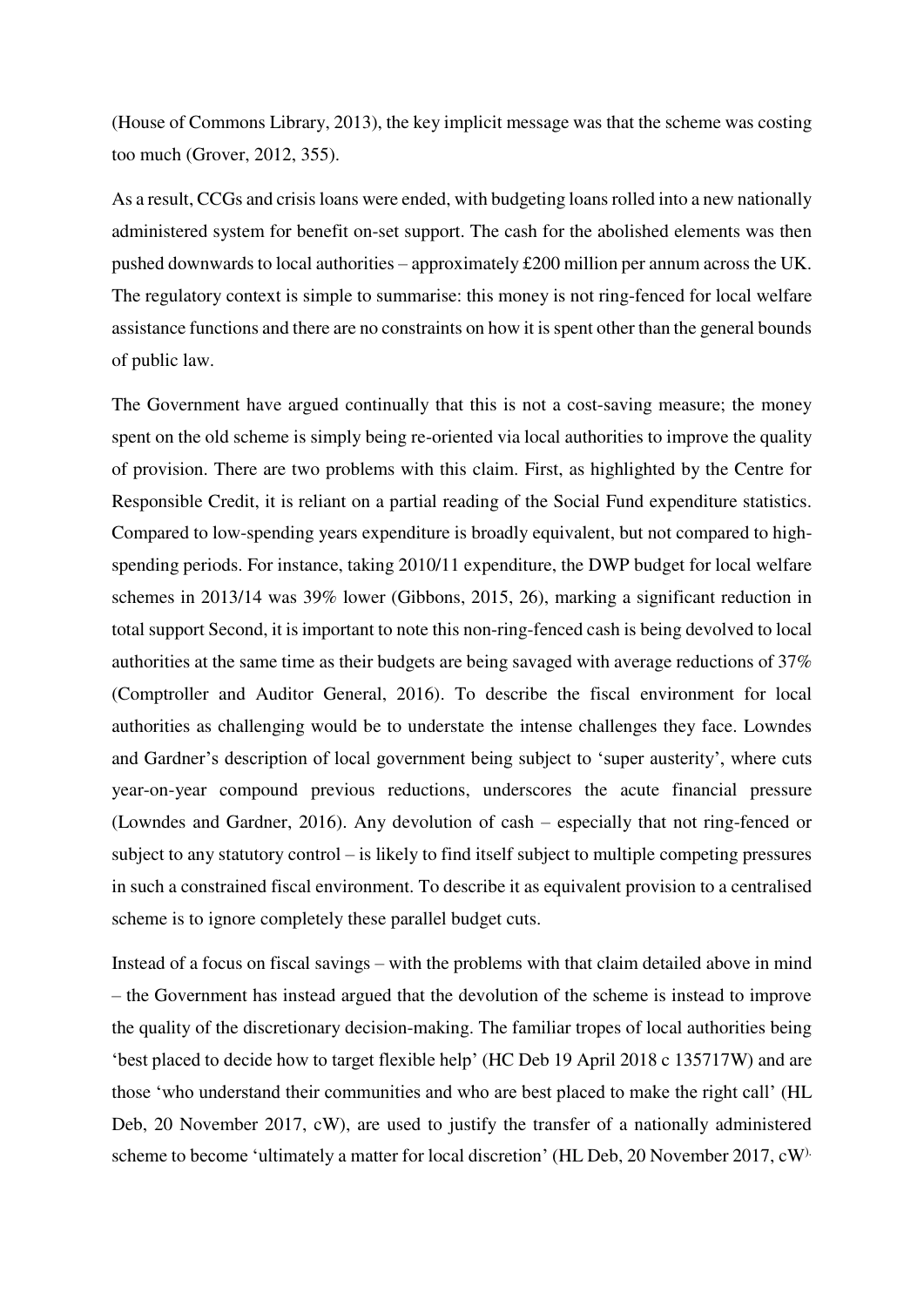This approach demonstrates the conferral of discretion at the local authority level as blame avoidance in two key ways. First, the devolved cash is tied to an extremely broadly stated purpose of supporting 'local welfare needs' (HC Deb 19 April 2018 c 135717W). In his letter to local authorities outlining the changes and the scope of the allocated budgets, Steve Webb MP stated that the Government 'expect[s] the funding to be concentrated on those facing the greatest difficultly in managing their income and to enable a more flexible response to unavoidable need', summarising the broad-brush discretion as follows: 'in short, the funding is to allow you to give flexible help to those in genuine need' (Webb, 2012). This catch-all obligation has even been articulated as being commensurate with the s.2 Local Government Act 2000 power for local authorities to 'promote well-being' in their area (HL Deb, 20 November 2017, cW). This significant shift externalises responsibility by implying that those in need of welfare assistance – and particularly those who have not received equivalent provision following the closure of the Social Fund – face this as a result of a failure of local authority discretionary decision-making, not as a result of central government policy.

Second, by neglecting to impose either statutory constraints on expenditure or anything in the way of reporting obligations, the Government abdicates blame for a lack of financial provision to meet local needs while retaining a 'saving' to the central budgets. The expenditure reduction has been achieved without the accountability for the subsequent lack of provision. The reflex of Government ministers to refer to problems with local welfare assistance as due to 'local spending decisions' is what Lister derides as the 'Pontius Pilate response' (HL Deb, 11 December 2017, v787, c1370) – by refusing to track the expenditure of allocated funds, the Government can wash their hands of deficiencies in local authority schemes. This response persists in the face of compelling evidence that local welfare assistance schemes are under acute threat. The Centre for Responsible Credit has found that as of September 2017, 26 local authorities had closed their schemes completely, and a further 41 had cut spending by over 60% relative to the previous year (Gibbons, 2017).

# **4. Conclusion**

The fundamental argument of this paper has been that conferring discretion to local authorities can serve as a form of blame avoidance. It can externalise responsibility for decisions while allowing central government to retain residual financial control, ease the passage of otherwise unpalatable legislation and work to limit judicial oversight of central government activity. These buck-passing functions are an additional rationale for utilising discretionary decision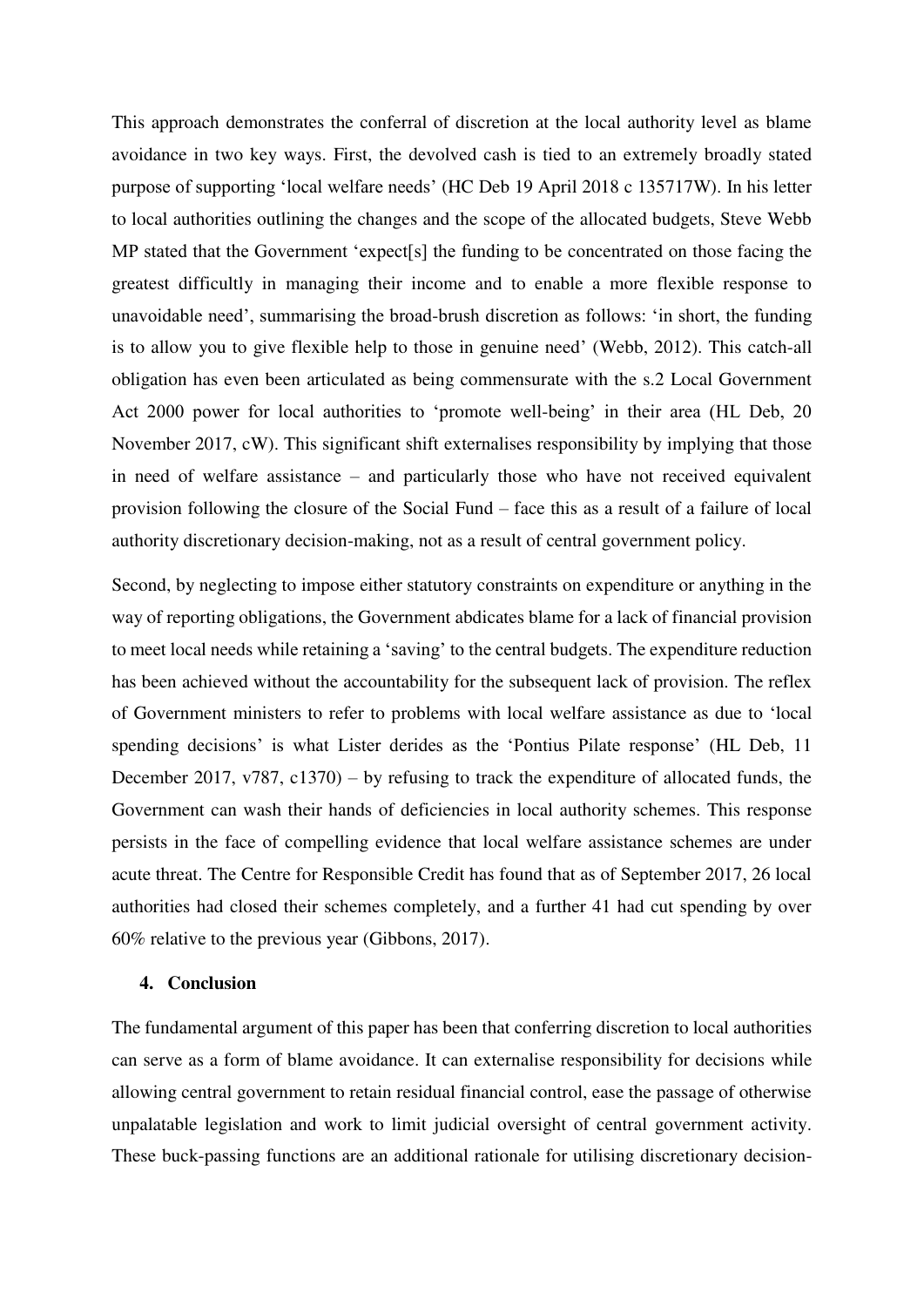making which has nothing to do with the efficacy of the resulting decisions, but is instead focused on avoiding the delineation of those affected by reforms and the responsibility for impacts. To use Prosser's phrasing, it can 'deliberately fudge' problematic conflicts. I will not restate the building-blocks of the argument here, but will instead reflect on three key implications of the blame avoiding functions of conferring discretion.

If the arguments advanced above are correct, then moving away from a localised welfare approach – or at least towards a more effective localised welfare approach – is not dependent on convincing the Government that current approaches are ineffective in administering social entitlement. That is not the rationale behind the design of the policy schema that underlie them. The central Government will be reluctant to reform as it would involve delineating the impact of welfare reductions. To underpin support or exemptions for certain classes of claimant via legislation is to define who is affected: who will lose their homes because of the benefit cap, or freezes to Local Housing Allowance? Criticisms of the deficiency in local provision therefore need to be coupled with explicit criticisms of trying to avoid blame for the impacts of centrally imposed budget reductions.

The second issue flows from the first. Many criticisms of these discretionary schemes have focused on the unsatisfactory provision of cash, looking at the size and calculation of the discretionary pot. Criticisms by the National Audit Office and the Welsh Affairs Committee of the localised approached to mitigating reductions to housing benefit echo this approach, focusing on the lack of monitoring functions and how centrally allocated cash is calculated (Department for Work and Pensions, 2012; Welsh Affairs Committee, 2013). Criticisms of the size of these pots need to be accompanied with an assessment of the classes of claimants who are not receiving awards. This allows for an interrogation of the 'fudging' effect of conferring discretion in the passing of legislation. If groups that have been highlighted in the legislative process as being important benefices of this discretionary support (such as victims of domestic violence or people with disabilities) are not receiving it, this lends weight to the argument for reform in a way that headline spending does not.

The final point concerns cumulative impact. This paper has dealt with three key reforms, but there are others too – most notably the closure of the Independent Living Fund (see Porter and Shakespeare, 2016). These overlapping reforms have a compounding effect. Claimants engaging with one scheme are likely to encounter another. This is particularly true of DHPs and the CTRS. Deficiencies in one can increase reliance on another scheme, or administrative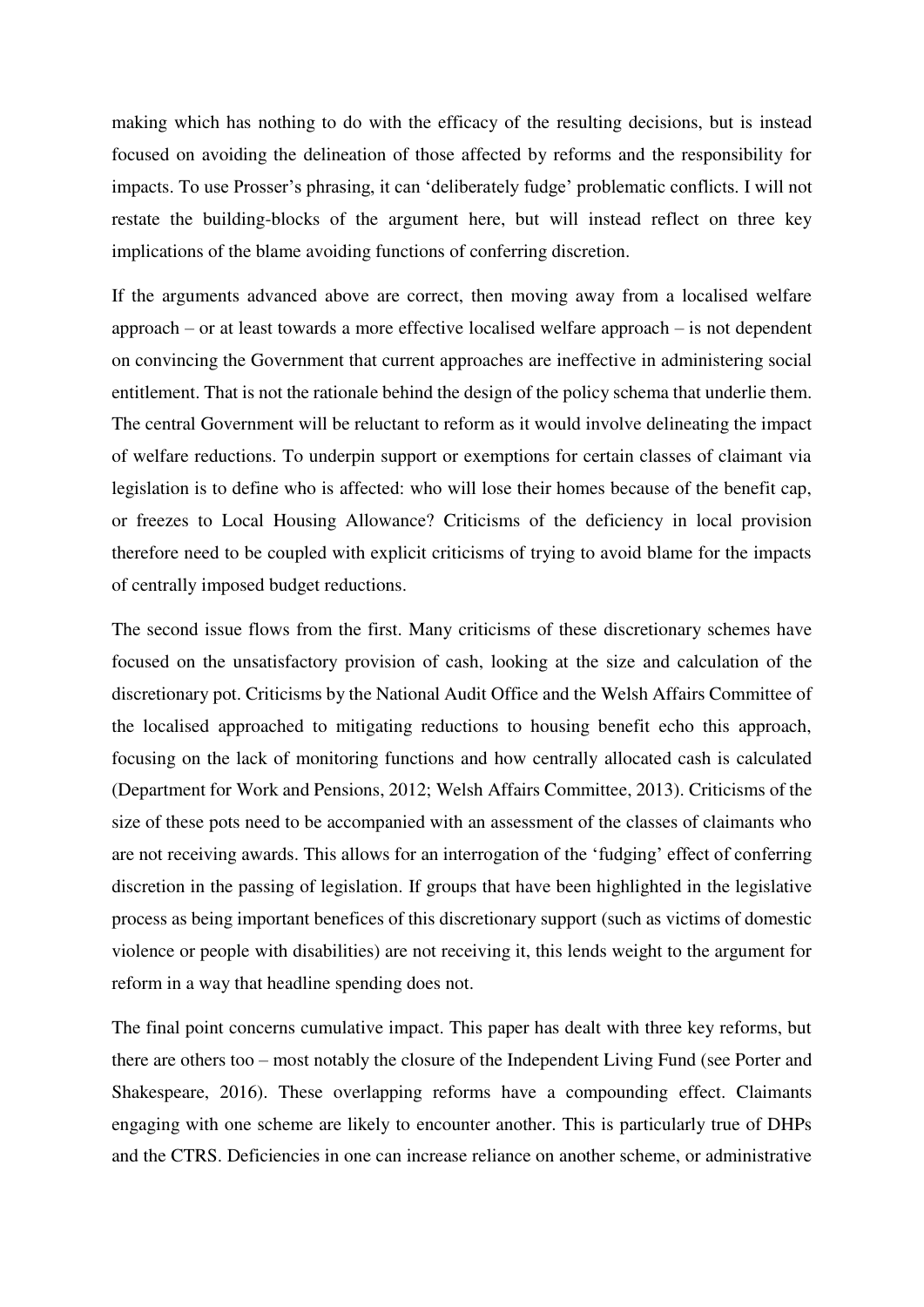and financial problems in one local authority, as the claimant will be applying to the same for all of them, can impact on the availability of support across multiple schemes.

To acknowledge the 'blame avoidance' rationale for conferring discretion is to ensure that the four functions of buck-passing can be interrogated and that our own analyses of the welfare state do not fall prey to them. An examination of the transfer of discretionary decision-making in the design of social security schema should not be limited to a critique of its efficacy in delivering social entitlement or implementing policy. Interrogating this blame avoidance rationale allows for broader functions that conferring discretion can serve – particularly in the context of making cuts to social entitlement – for Governments and legislatures.

# **Notes**

 $\overline{a}$ 

# **Conflict of interest**

The author declares that there is no conflict of interest.

#### **Acknowledgements**

The two anonymous reviewers for this article provided a series of helpful and thoughtful comments and suggestions. Their time is much appreciated. It has not only made this a stronger submission than it would have been otherwise, but has also inspired some further thinking and reflection on my part on the role of local government in our messy social security system.

<sup>&</sup>lt;sup>i</sup> The position differs for Scotland and Wales, where the devolved governments did not pass on the 10% reduction directly to local authorities.

ii Other key cases on the scheme include *R. (on the application of Logan) v Havering LBC*  [2015] EWHC 3193 (Admin) and *South Tyneside Council v Aitken* [2014] EWHC 4163 (Admin).

iii In Scotland, DHPs are a devolved matter and the mechanics of the scheme are different. Here, the Scottish Government provides additional funds to local authorities over and above those issued by the UK Government's Department for Work and Pensions.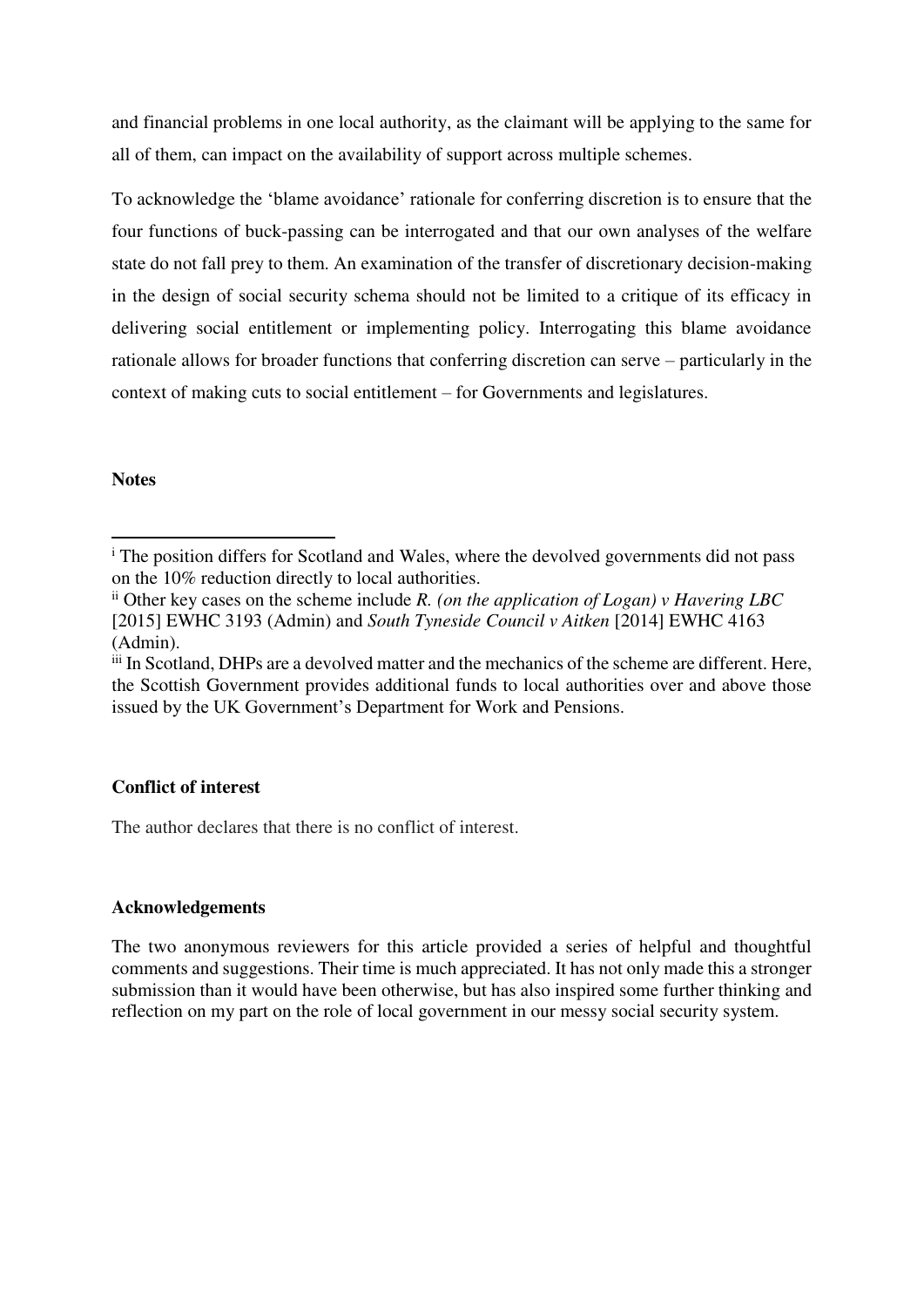# **References**

 $\overline{a}$ 

Aasen, H.S., Gloppen, S, Magnussen, A and Nilssen, E, 2014, Juridification and social citizenship: international law, democracy and professional discretion, in H.S. Aasen, S Gloppen, A Magnussen, E Nilssen (eds) *Juridification and Social Citizenship in the Welfare State*, pp.277-300, Northampton: Edward Elgar.

Adler, M, 2018, *Cruel, Inhuman or Degrading Treatment?*, Basingstoke: Palgrave Macmillan.

Bailey, N, Bramley, G, and Hastings, A, 2015, Symposium Introduction: Local Responses to 'Austerity', vol 41, no 4, 571-581.

Birrell, D and Gray, A, 2017, *Delivering Social Welfare: Governance & Service Provision in the UK,* Bristol: Policy Press.

Black, J, 1997, New Institutionalism and Naturalism in Socio-Legal Analysis: Institutionalist Approaches to Regulatory Decision Making, *Law and Policy*, vol 19, no 1, 51-93.

Bull, D, 1980, The Anti-Discretion Movement in Britain: Fact or Phantom, *Journal of Social Welfare Law*, vol 2, no 4, 65-83.

Comptroller and Auditor General, 2016, Local welfare provision, National Audit Office, https://www.nao.org.uk/wp-content/uploads/2016/01/Local-welfare-provision.pdf

Dean, H, 2015, *Social Rights and Human Welfare,* Oxford: Routledge.

Department for Communities and Local Government, 2011, Localising Support for Council Tax in England: Consultation,

https://assets.publishing.service.gov.uk/government/uploads/system/uploads/attachment\_da ta/file/8463/19510253.pdf

Department for Work and Pensions, 2012, Managing the Impact of Housing Benefit Reform, https://www.nao.org.uk/wp-content/uploads/2012/11/1213681.pdf.

Department for Work and Pensions, 2018, Discretionary Housing Payments Guidance Manual,

[https://assets.publishing.service.gov.uk/government/uploads/system/uploads/attachment\\_da](https://assets.publishing.service.gov.uk/government/uploads/system/uploads/attachment_data/file/692240/discretionary-housing-payments-guide.pdf) [ta/file/692240/discretionary-housing-payments-guide.pdf](https://assets.publishing.service.gov.uk/government/uploads/system/uploads/attachment_data/file/692240/discretionary-housing-payments-guide.pdf)

Department for Work and Pensions, 2018, Use of Discretionary Housing Payments: financial year 2017 to 2018, [https://www.gov.uk/government/statistics/use-of](https://www.gov.uk/government/statistics/use-of-discretionary-housing-payments-financial-year-2017-to-2018)[discretionary-housing-payments-financial-year-2017-to-2018](https://www.gov.uk/government/statistics/use-of-discretionary-housing-payments-financial-year-2017-to-2018) 

Donoghue, M, 2013, Welfare and cohesion contested: A critical discourse analysis of New Labour's reform programme. *British Politics*, vol 8, no 1, pp.79-100.

Drakeford, M. and Davidson, K. (2013) Going from Bad to Worse? Social Policy and the Demise of the Social Fund, *Critical Social Policy,* vol 47, no 3, pp 365-383.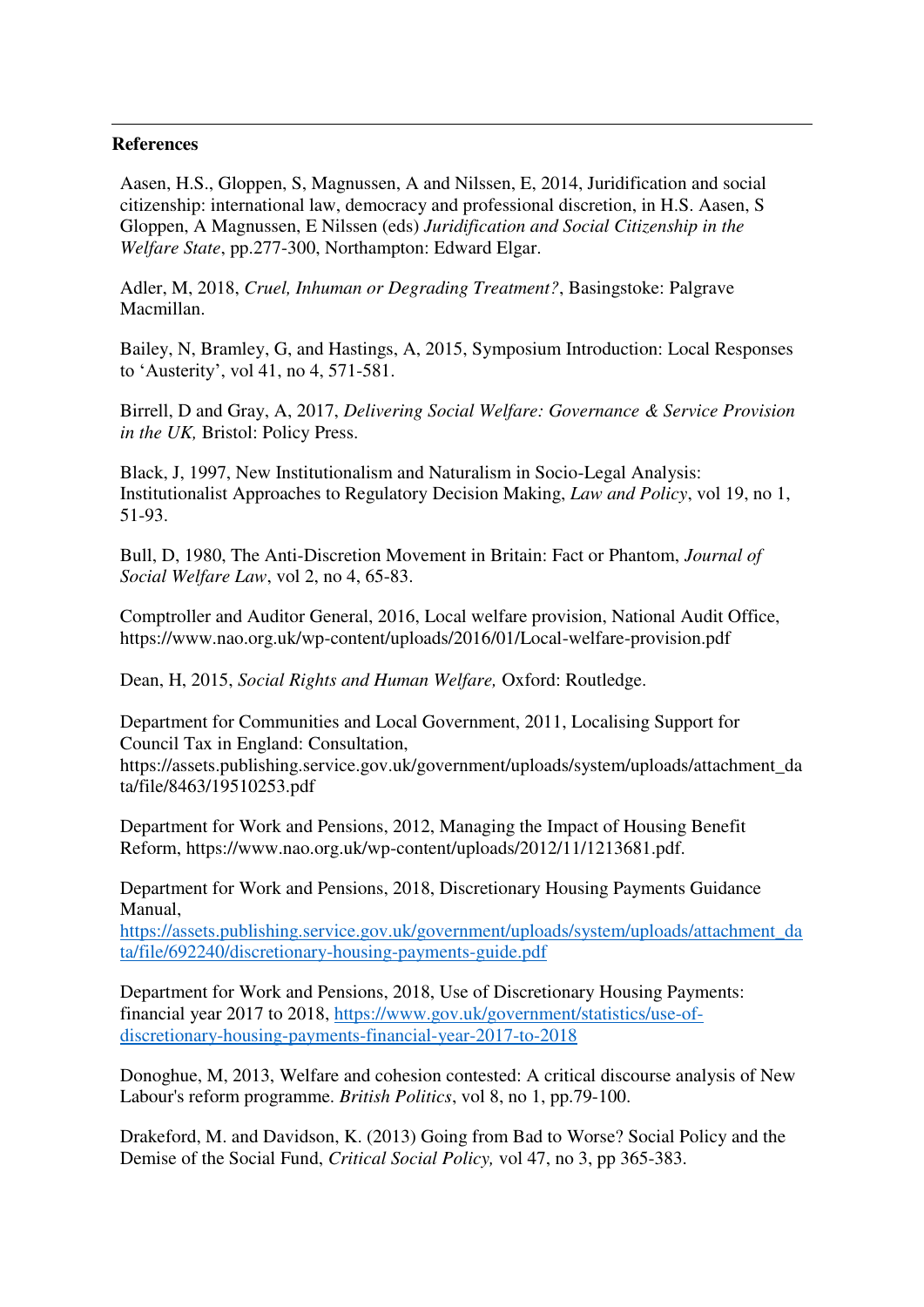Dwyer, D, 2004, Creeping Conditionality in the UK: From Welfare Rights to Conditional Entitlements?, *The Canadian Journal of Sociology*, vol 29, no 2, pp.265-287.

 $\overline{a}$ 

Dwyer, D, 2018, Welfare Conditionality: Final findings: overview, http://www.welfareconditionality.ac.uk/wp-content/uploads/2018/05/40414\_Overview-HR4.pdf

Featherstone, D, Ince, A, Mackinnon, D, Strauss, K, and Cumbers, A, 2013, Progressive Localism and the Construction of Political Alternatives, *Transactions of the Institute of British Geographers*, vol 37, no 2, pp. 177-182.

Frank Gaffikin, 2015, Paradoxes in Local Planning in Contested Societies, in S Davoudi, A Madanipour, *Reconsidering Localism*, pp. 30-53, Oxford: Routledge.

Garthwaite, K, 2016, Stigma, shame and 'people like us': an ethnographic study of foodbank use in the UK, *Journal of Poverty and Social Justice,* vol 24, no 3, pp. 277-289.

Gibbons, D, 2015, Where now for local welfare schemes?, Centre for Responsible Credit, https://www.housingnet.co.uk/pdf/CfRC\_Where\_now\_for\_local\_welfare\_schemes.pdf.

Gibbons, D, 2017, The Decline of Crisis and Community Care Support in England: Why a new approach is needed, Centre for Responsible Credit, https://www.responsiblecredit.org.uk/wp-content/uploads/2017/10/Decline-in-Local-Welfare-Schemes-final.pdf.

Gray, M, and Barford, Anna, 2018, The depths of the cuts: the uneven geography of local government austerity, *Cambridge Journal of Regions, Economy and Society*, vol 11, no 3, 541–563.

Grover, C, 2012, Localism and poverty in the United Kingdom: the case of Local Welfare Assistance, *Policy Studies,* vol 33, no 4, pp. 349-365.

Grover, C, 2012, Localism and poverty in the United Kingdom: the case of Local Welfare Assistance, *Policy Studies,* vol 33, no 4, pp. 349-365.

Harris, N, 2013, *Law in a Complex State: Complexity in the Law and Structure of Welfare,*  Oxford: Hart.

Hart, H.L.A, 2013, Discretion, *Harvard Law Review*, vol 127, no 2, 652-665.

Hastings, A, Bailey, N, Bramley, G, and Gannon, M, 2017, Austerity urbanism in England: The 'regressive redistribution' of local government services and the impact on the poor and marginalised, *Environment and Planning A: Economy and Space*, vol 49, no 9, 2007-2024.

Hayton, R and McEnhill, L, 2014, Rhetoric and Morality - How the coalition justifies welfare policy, in J Atkins, A Finlayson, J Martin, and N Turnbull (eds), *Rhetoric in British Politics and Society,* pp.101-115, Basingstoke: Palgrave MacMillian.

Hodge, H, 1976, Discretion in Reality, in M Adler and A Bradley (eds), *Justice, Discretion, and Poverty* : Supplementary Benefit Appeal Tribunals in Britain, pp.65-75, London: Professional Books.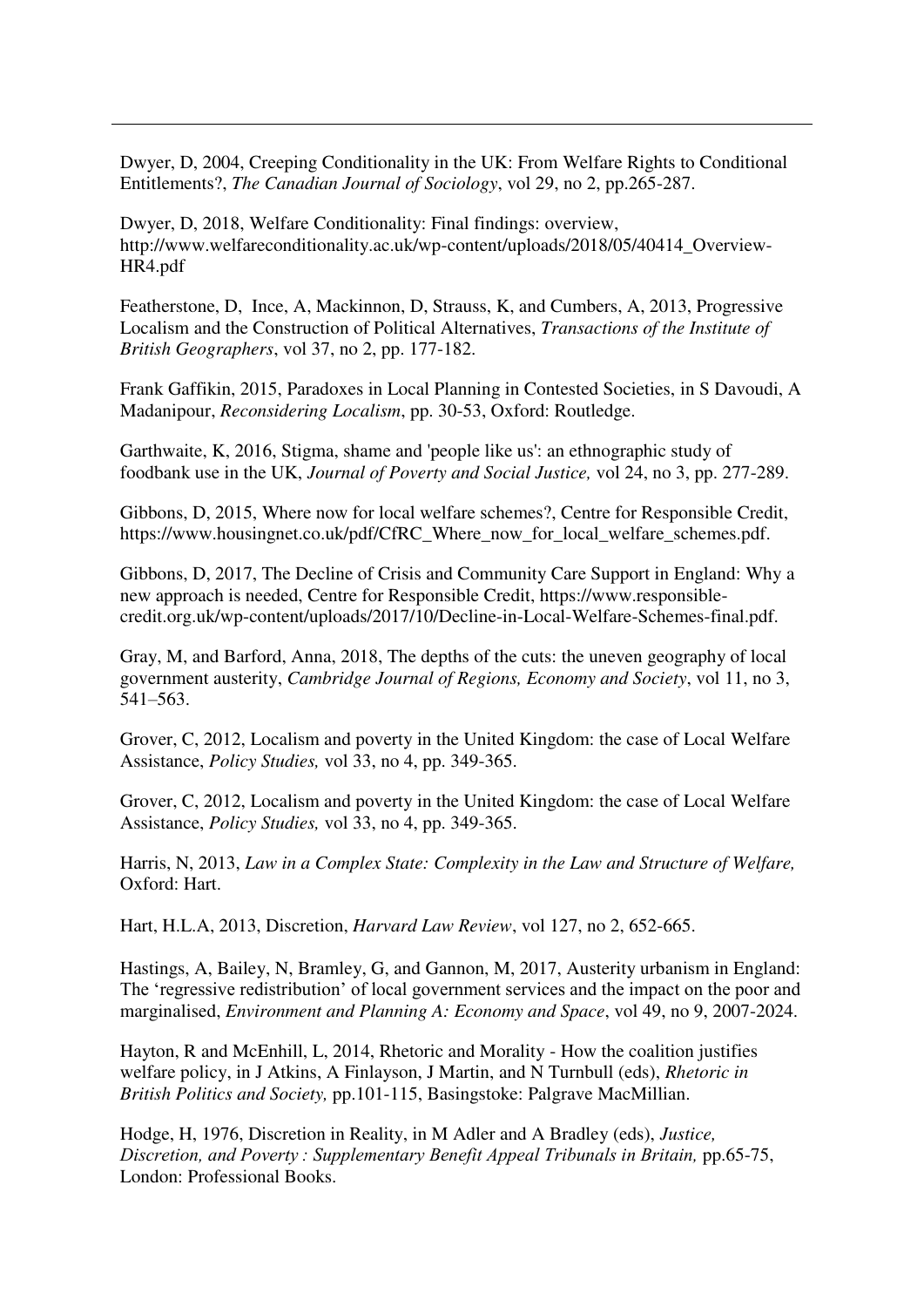House of Commons Library, 2013, Localisation of the Social Fund, [http://researchbriefings.files.parliament.uk/documents/SN06413/SN06413.pdf.](http://researchbriefings.files.parliament.uk/documents/SN06413/SN06413.pdf)

 $\overline{a}$ 

House of Commons Library, 2018, Discretionary Housing Payments, http://researchbriefings.files.parliament.uk/documents/SN06899/SN06899.pdf.

Huber, J and Shipman, C, 2002, *Deliberate Discretion? The Institutional Foundations of Bureaucratic Autonomy*, Cambridge: Cambridge University Press.

Humpage, L, 2015, 'A Common Sense of the Times'? Neo-liberalism and Changing Public Opinion in New Zealand and the UK, *Social Policy & Administration*, vol 50, no 1, 79-98.

Hupe, P, Hill, M, and Buffat, A, 2015, Defining and Understanding Street-Level Bureaucracy, in P Hupe, M Hill, and A Buffat (eds), Understanding Street-Level Bureaucracy, pp.3-24, Bristol: Policy Press.

Lister, R, 1978, Social Assistance – A Civil Servant's View, *Journal of Social Welfare Law,* vol 1, no 3, 133-146.

Loughlin, J, 2007, Reconfiguring the State: Trends in Territorial Governance in European States, *Regional and Federal Studies,* vol 17, no 4, pp. 385-403.

Loveland, I, 1987, Politics, Organisation and Environment-Influences on the Exercise of Administrative Discretion within the Housing Benefit Scheme, *Journal of Social Welfare and Family Law*, vol 9, no 4, 216-236.

Lowndes, V and Pratchett, L, 2012, Local Governance under the Coalition Government: Austerity, Localism and the "Big Society", *Local Government Studies,* vol 38, no 1, pp. 21- 40.

Lowndes, V, and Gardner, A, 2016, Local governance under the Conservatives: superausterity, devolution and the 'smarter state', *Local Government Studies,* vol 42, no 3, pp. 357-375.

Magnussen, A and Nilssen, E, 2013, Juridification and the Construction of Social Citizenship, *Journal of Law and Society,* vol 40, no 2, pp.228-248.

McCubbins, M, 1985, The Legislative Design of Regulatory Structure, *American Journal of Political Science,* vol 29, no 4, pp. 721-748.

McKay, S, and Rowlingson, K, 2016, Social security under the Coalition and Conservatives: shredding the system for people of working age; privileging pensioners, in H Bochel, M Powell, H Bochel (eds), *The Coalition Government and Social Policy: Restructuring the Welfare State,* pp.179-200, Bristol: Policy Press.

Meers, J, 2015, Panacean payments: the role of discretionary housing payments in the welfare reform agenda, *Journal of Social Security Law,* vol 22, no 3, pp.115-129.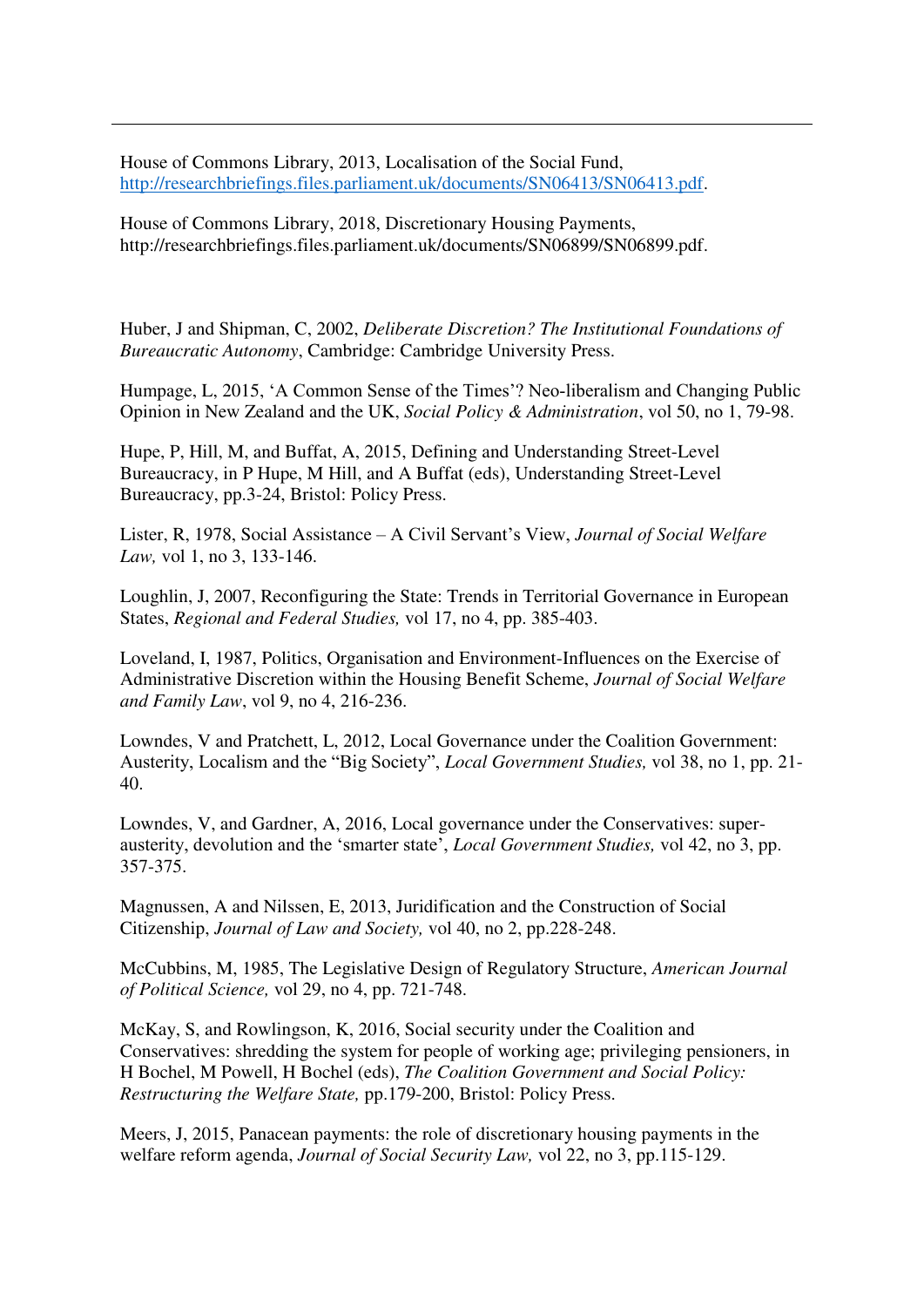Meers, J, 2018, The United Kingdom, in Civitarese Matteucci, S, and Halliday, S (eds), *Social Rights in Europe in an Age of Austerity*, Oxford: Routledge, pp. 122-146.

Molander, A, 2016, *Discretion in the Welfare State: Social Rights and Professional Judgment,* Oxford: Routledge.

 $\overline{a}$ 

Palmer, E, 2007, *Judicial Review, Socio-Economic Rights and the Human Rights Act*, Oxford: Hart Publishing.

Patrick, R, 2012, Work as the primary 'duty' of the responsible citizen: a critique of this work-centric approach. *People, Place & Policy Online,* vol 6, no 1, pp.5-15.

Peck, J, 2012, Austerity urbanism: American cities under extreme economy, *City*, vol 16, no 6, pp. 626-655.

Pierson, P, 1996, The New Politics of the Welfare State. *World Politics*, vol 48, no 2, pp. 143-179.

Pierson, P, 1998, Irresistible forces, immovable objects: post-industrial welfare states confront permanent austerity. *Journal of European Public Policy,* vol 5, no 4, 539-560.

Porter, T, and Shakespeare, T, 2016, 'Imposed unknowns': a qualitative study into the impact of Independent Living Fund closure on users, *Disability & Society,* vol 31, no 7, pp. 884-896.

Prosser, T, 1981, The Politics of Discretion: Aspects of Discretionary Power in the Supplementary Benefits Scheme, in M Adler and S Asquith (eds), *Discretion and Welfare*, pp.148-170, London: Heinemann.

Sainsbury, R, 2008, Administrative justice, discretion and the 'welfare to work' project, *Journal of Social Welfare & Family Law,* vol 30, no 4, pp. 323-338.

Schwab, C, Bouckaert, G, and Kuhlmann, S, 2017, Conclusion: Lessons and Advice for Future Local Government in Europe, in C Schwab, G Bouckaert and S Kuhlmann (eds), *The Future of Local Government in Europe Lessons from Research and Practice in 31 Countries,* pp. 101-112, Baden-Baden: Nomos.

Seddon, J and O'Donovan, B, 2013, The Achilles' heel of scale service design in social security administration: The case of the United Kingdom's Universal Credit, *International Social Security Review*, vol 66, no 1, 1-23.

Social Security Advisory Committee, 2013, Report on the Housing Benefit and Universal Credit (Size Criteria) (Miscellaneous Amendments) Regulations, https://www.gov.uk/government/uploads/system/uploads/attachment\_data/file/264025/978 0108560064.pdf.

Social Security Advisory Committee, 2015, Localisation and Social Security: A Review, https://www.gov.uk/government/uploads/system/uploads/attachment\_data/file/428356/loca lisation-and-social-security-ssac-may-2015.pdf.